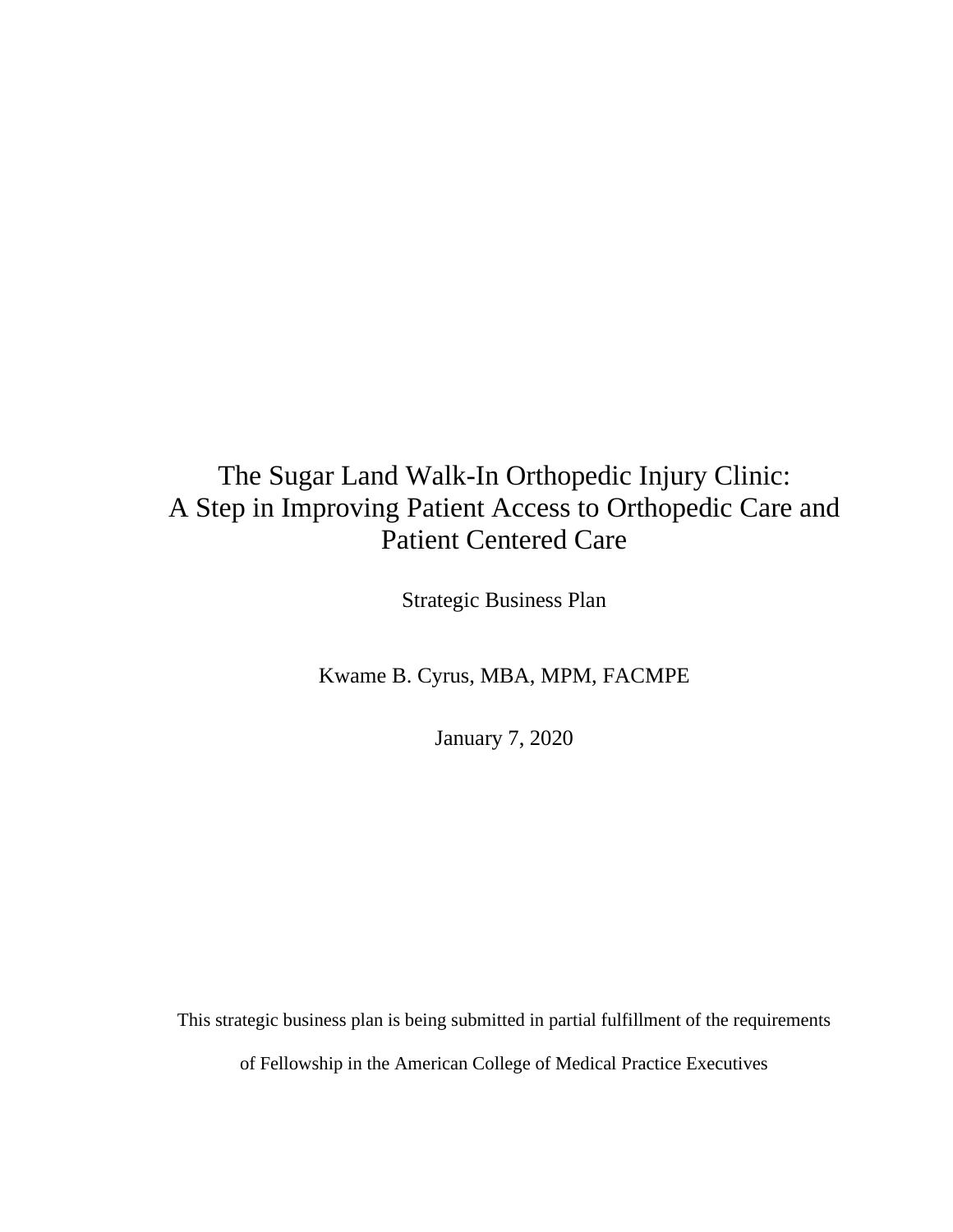### Table of Contents

| INNOVATIVE ELEMENTS AND EXPECTED BUSINESS OUTCOMES 31 |
|-------------------------------------------------------|
|                                                       |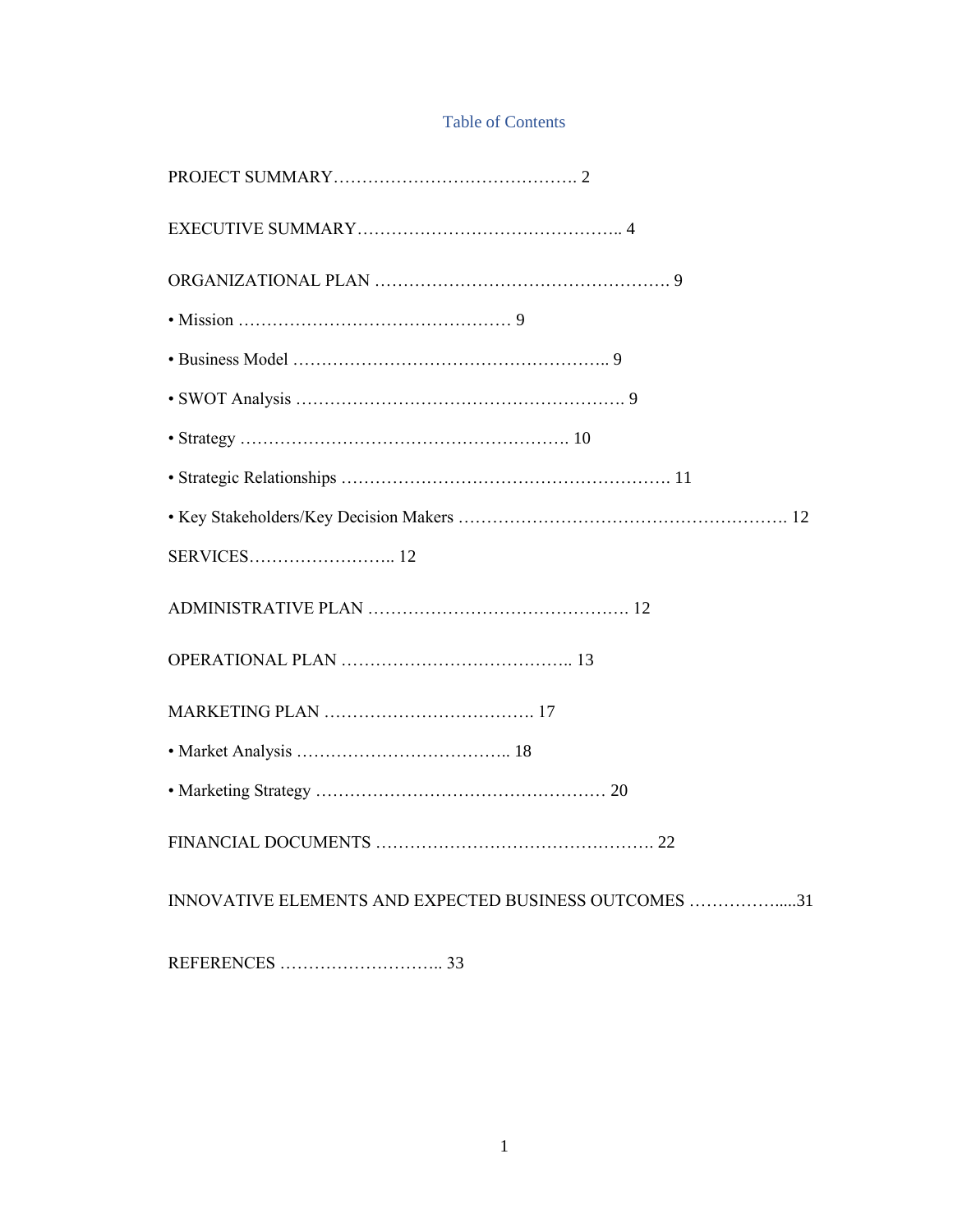### **Project Summary**

 This business plan is for a walk-in orthopedic injury clinic to help expand the orthopedic surgery service line for a hospital owned physicians practice in Sugar Land, Texas. This practice is the Sugar Land Orthopedic Group and currently has a total of 24 providers, consisting of 12 orthopedic surgeons, 3 primary care sports medicine physicians, 9 physician assistants, and 1 nurse practitioner. The clinic volume is between 250 and 300 patients a day depending on how many providers are in clinic. Unfortunately, the practice is having a difficult time getting patients in to see their providers.

 On average, it takes patients a little over a week to be seen by one of the providers depending on the body part that the patient needs to have evaluated. The patient population in Sugar Land, Texas is somewhat more affluent than other suburbs within the city of Houston, which means that these patients have high expectations. Patients expect to be able to get in to see one of the providers within a day or two and currently, that is not possible. Since patients are not able to get in to be seen in an efficient manner, they give the practice low scores in the Access to Care section of the Clinician and Group Consumer Assessment of Healthcare Providers and Systems (CG-CAHPS) Survey. Here are the practice's Access to Care scores for the past 2 years that show the providers are consistently below the national threshold: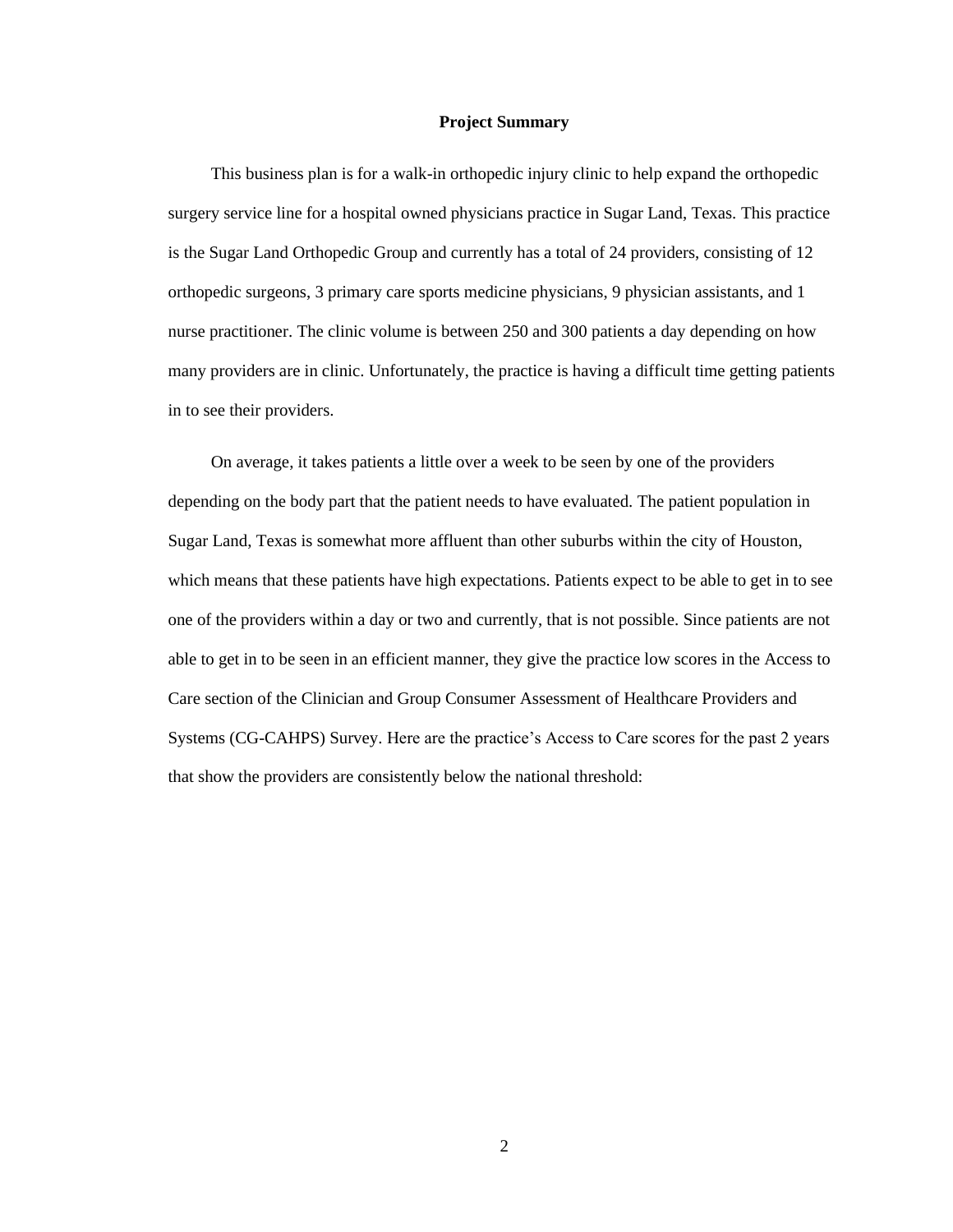| <b>Sugar Land Orthopedic Group</b>                                                            |                          | 2017 Goals  |                         | 2017              |           |
|-----------------------------------------------------------------------------------------------|--------------------------|-------------|-------------------------|-------------------|-----------|
| <b>Overall Score based upon Doctor Rating 0-10</b><br>for Most Recent Visit                   | <b>Threshold</b><br>60th | Target 75th | <b>Superior</b><br>90th | N                 | Top Box % |
|                                                                                               | 86.8                     | 88.4        |                         | $90.2 \mid 1,703$ | 85.7      |
| Access to Care within the Last 3 Months (Composite)                                           | 80.6                     | 81.8        | 84.7                    | 1,717             | 78        |
| How Often Get Appointment Right Away within the Last<br>3 Months                              | 92.7                     | 94.1        | 96.0                    | 1,023             | 91.5      |
| How Often Get Routine Appointment as Needed within<br>the Last 3 Months                       | 95.4                     | 96.3        | 97.4                    | 521               | 94.3      |
| How Often Get Answer Same Day within the Last 3<br><b>Months</b>                              | 64.1                     | 67.7        | 70.2                    | 364               | 63.2      |
| How Often Phone Office After Hours and Get Answer<br>Same Day within the Last 3 Months        | 67.9                     | 69.4        | 73.2                    | 71                | 63.9      |
| How Often See Provider within 15 Minutes of<br>Appointment Time During Your Most Recent Visit | 82.6                     | 85.3        | 89.9                    | 1.712             | 79.3      |

| <b>Sugar Land Orthopedic Group</b>                                                            |                          | 2018 Goals            |                         |                      | 2018      |
|-----------------------------------------------------------------------------------------------|--------------------------|-----------------------|-------------------------|----------------------|-----------|
| Overall Score based upon Doctor Rating 0-10<br>for Most Recent Visit                          | <b>Threshold</b><br>60th | <b>Target</b><br>75th | <b>Superior</b><br>90th | N                    | Top Box % |
|                                                                                               |                          |                       |                         | 87.8 89.2 90.8 1,784 | 87.3      |
|                                                                                               |                          |                       |                         |                      |           |
| Access to Care within the Last 3 Months (Composite)                                           | 81.5                     | 82.6                  | 85.0                    | 1,788                | 80.5      |
| How Often Get Appointment Right Away within the Last<br>3 Months                              | 93.2                     | 94.4                  | 96.4                    | 1,025                | 91.5      |
| How Often Get Routine Appointment as Needed within<br>the Last 3 Months                       | 96.3                     | 96.9                  | 98.1                    | 660                  | 93.0      |
| How Often Get Answer Same Day within the Last 3<br><b>Months</b>                              | 65.9                     | 68.6                  | 72.5                    | 472                  | 62.8      |
| How Often Phone Office After Hours and Get Answer<br>Same Day within the Last 3 Months        | 69.1                     | 72.1                  | 75.5                    | 73                   | 65.7      |
| How Often See Provider within 15 Minutes of<br>Appointment Time During Your Most Recent Visit | 84.2                     | 86.2                  | 90.1                    | 1.780                | 82.1      |

The practice has tried opening same day appointment slots on all of the providers'

schedules, but that still has not solved the problem. The wait times for an appointment were still long and it was still difficult to get to see one of the providers. The physicians and practice leadership are hoping that this walk-in orthopedic injury clinic will be the answer to the Access to Care problems, which is the ultimate goal.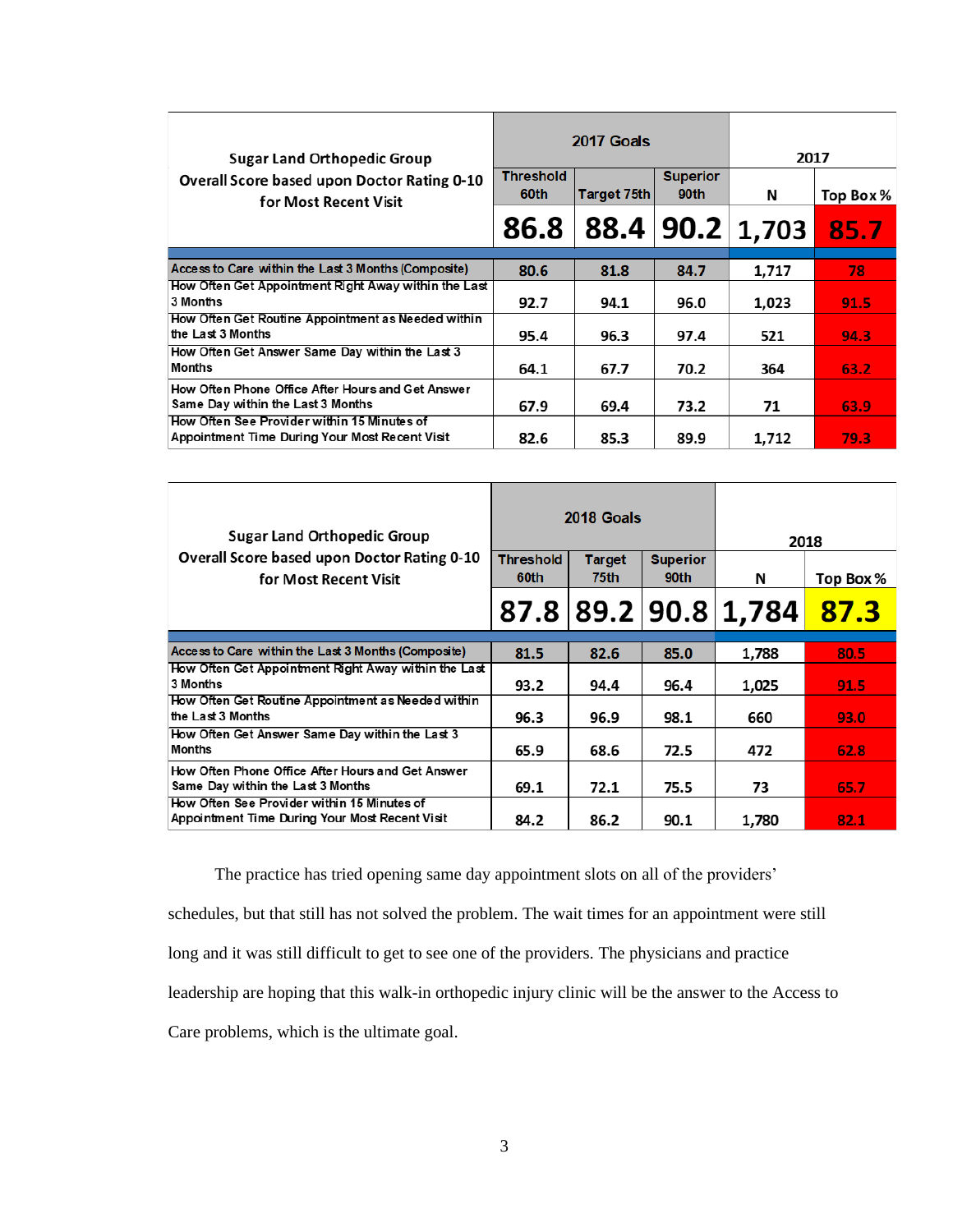#### **Executive Summary**

**The Company:** The Sugar Land Walk-In Orthopedic Injury Clinic will be focused on patient centered care and operations management. It will be operating under the Sugar Land Hospital System. It will be staffed with 2 orthopedic surgeons, 2 primary care sports medicine physicians, and 2 physician assistants. The clinic is unique because it will be the only walk-in orthopedic injury clinic in the city and no appointment will be necessary.

**Mission Statement:** To provide high quality and cost-effective orthopedic care that delivers unparalleled value to the patients in the community.

**Market Opportunity:** Since this will be the only walk-in orthopedic injury clinic in the city, this creates a huge opportunity in the market. The demand for orthopedics and sports medicine services is strong in Sugar Land and is increasing due to more people changing their lifestyles to be more active in fitness, working out, and sports. Unfortunately, people sometimes get hurt from over-exercising or from injuries due to sports. If patients in Sugar Land or surrounding areas need to get in to be evaluated for any orthopedic or sports medicine related issues, they are used to making appointments to be seen for those issues. Now patients can be seen on the same day and will not have to make appointments.

**Management:** The management team will consist of a Practice Administrator and a Clinical Practice Manager.

 The Practice Administrator has a Bachelor of Business Administration degree in Management from the University of Texas at Arlington as well as Master of Business Administration and Master of Project Management degrees from DeVry University. He also holds the certified medical practice executive certification from the American College of Medical Practice Executives. He has a strong passion for customer service and patient satisfaction. His

4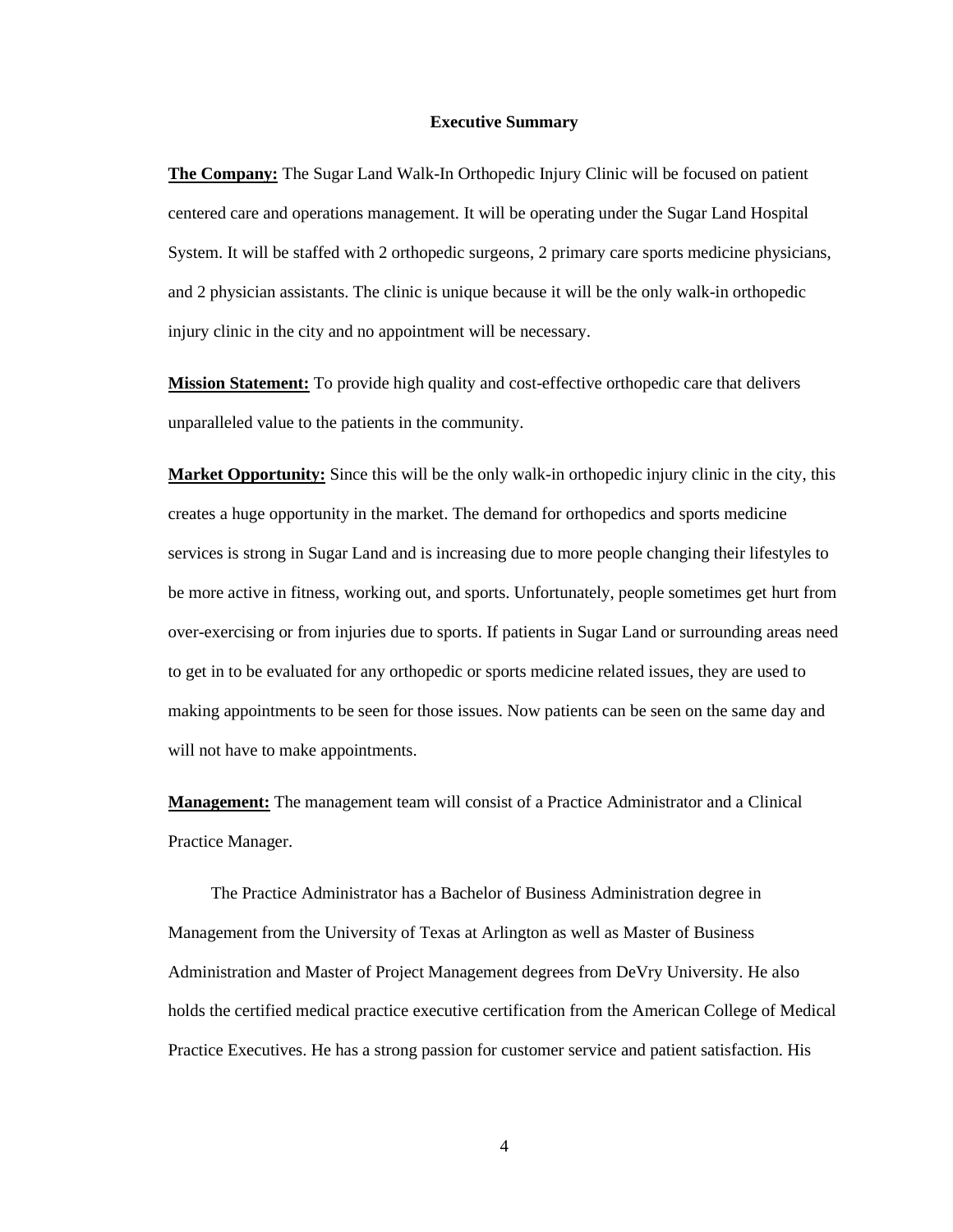leadership skills, knowledge of the healthcare industry, and relationships in the community make him a great addition to the management team and organization.

 The Clinical Practice Manager received her Bachelor of Science in Nursing degree from Columbia University. She also has her Master of Science in Nursing degree from Texas Women's University. The Clinical Practice Manager has a strong passion for quality care and patient safety. She has served on many quality committees and is a certified healthcare quality professional. Having her as a part of the management team will ensure that all employees are trained and educated on the best clinical techniques and practices.

**Competitors:** The competitors in the market are the emergency rooms, urgent care clinics, and established orthopedic practices. There are currently 10 emergency rooms, 13 urgent care clinics, and 5 established orthopedic practices in the area.

### Strengths for Emergency Rooms and Urgent Care Clinics

- Appointments are not necessary
- Insurance referrals are not needed
- Any patients can be seen with or without insurance due to EMTALA
- Onsite X-Ray, CT, and Ultrasound

### Weaknesses for Emergency Rooms and Urgent Care Clinics

- Patients will still need to follow-up with an orthopedic surgeon after being evaluated
- Patients must pay emergency room copays versus office visit copays
- Possibly higher wait times

### Strengths for Established Orthopedic Practices

• If patients had good experiences, they will continue going to orthopedic practices that they know or have already been to.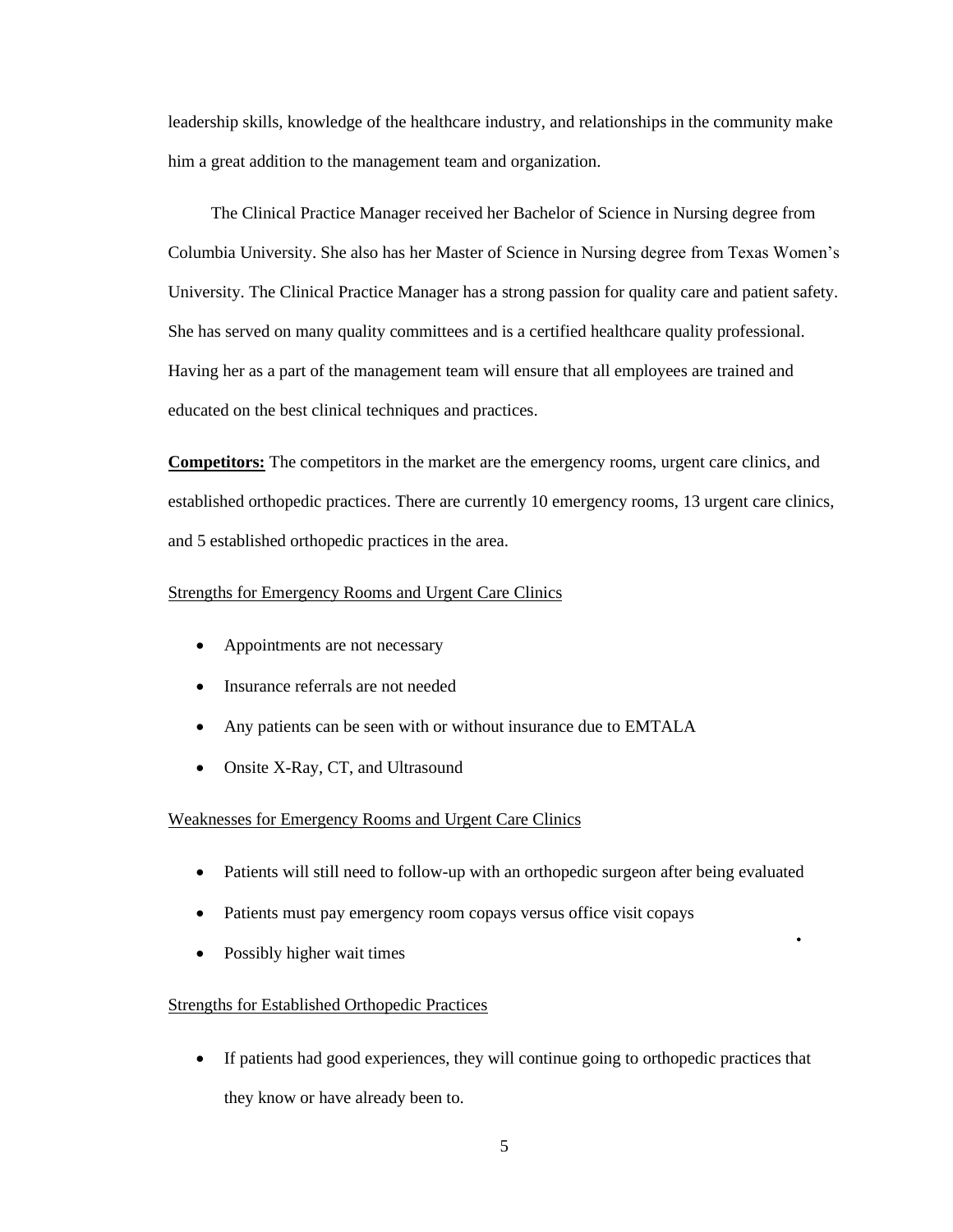• Onsite X-Ray, Casting, and Splinting

### Weaknesses for Established Orthopedic Practices

- Appointments are necessary
- Appointment availability
- Wait times in clinic

#### **The Business' Competitive Advantages**

 The Sugar Land Walk-In Orthopedic Injury Clinic has a few competitive advantages. The first advantage is the clinic's office hours. The clinic will be open from 8:00am – 9:00pm Monday – Thursday and  $8:00$ am –  $5:00$ pm on Fridays. All the established orthopedic practices close at 5pm Monday – Friday. The emergency rooms and urgent care clinics are usually open late hours but if there is a walk-in orthopedic clinic, patients with orthopedic related issues won't have to go to the emergency room or urgent care.

 The second competitive advantage is the guarantee to see a physician. The urgent care clinics and emergency rooms in the area don't always have physician coverage and sometimes patients must see a nurse practitioner or physician assistant. At the Sugar Land Walk-In Orthopedic Injury Clinic, there will always be a physician available.

 The third competitive advantage is that the Sugar Land Walk-In Orthopedic Injury Clinic is a one stop shop. Patients who go to emergency rooms or urgent care clinics for orthopedic related issues typically have to follow-up with an orthopedic specialist after being seen. That means that patients will have to pay an additional copay. At the Sugar Land Walk-In Orthopedic Injury Clinic, patients can be seen by a physician, get any necessary imaging exams done, go to physical therapy, and go to surgery all within the same vicinity. None of the competitors have this kind of setup.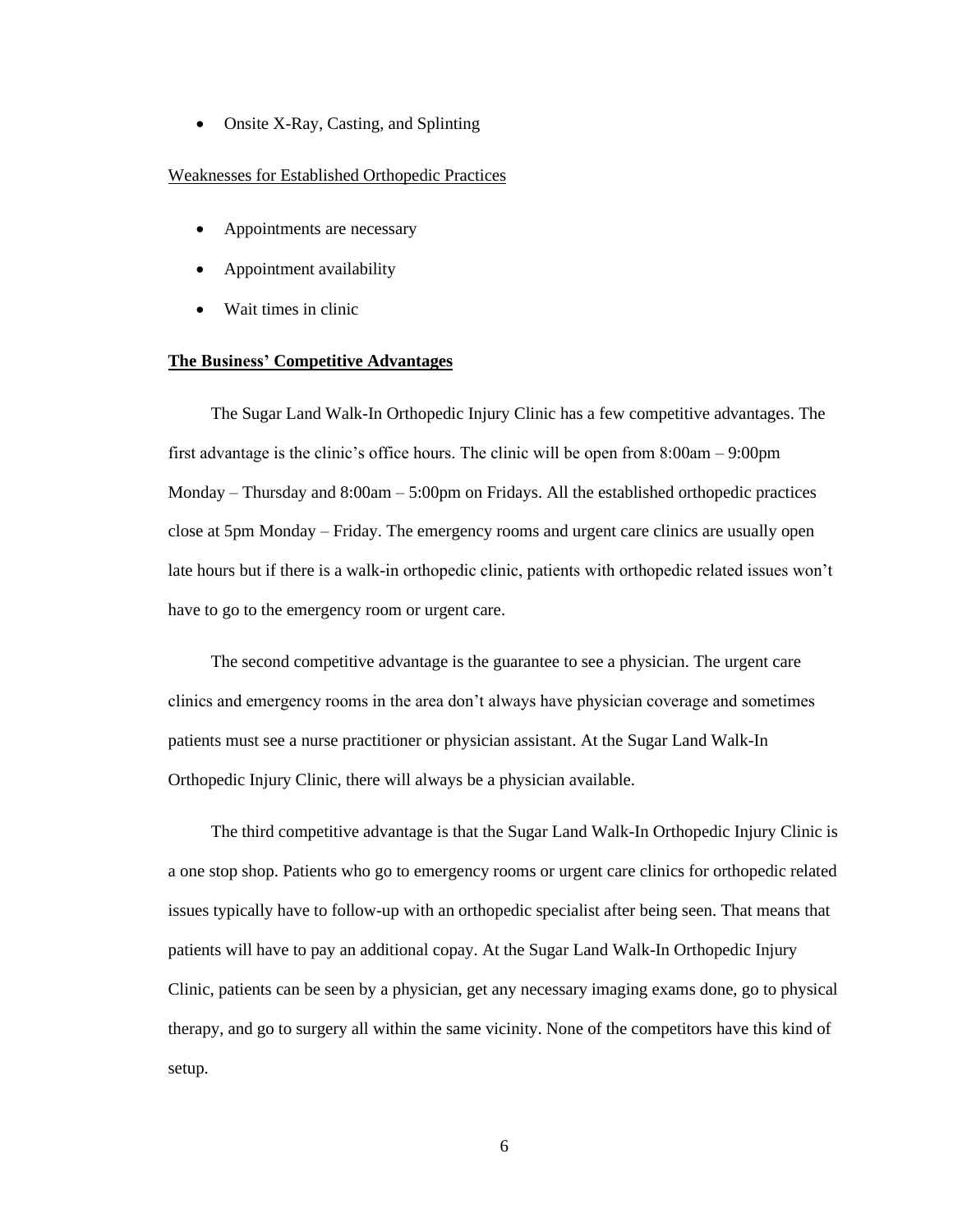### **Financial Information**

Capital Requirements: The Sugar Land Walk-In Orthopedic Injury Clinic will be 100% funded and supported by the Sugar Land Hospital System which it will function under so no funding will be required from investors. The capital needed will be \$1,000,000 for 2 X-Ray machines, \$100,000 for 2 Ultrasound machines, \$5,000 for cast saws, and \$20,000 for braces, slings, or other durable medical equipment.

Projections: Leadership is projecting that 500+ patients will be seen in 2020. A physician office visit in an orthopedic surgery/sports medicine practice usually consists of the office visit, x-rays, and some type of durable medical equipment. Also depending on the diagnosis, various steroid and intra-articular injections are given in the office. The average reimbursement for the office visit codes are that the providers bill out is \$120. The average reimbursement for x-rays taken in a physician office of the extremities, joints, or spine is \$30. The average reimbursement for the braces, slings, and other durable medical equipment that the providers bill out is \$700. The average reimbursement for an injection is \$500 depending on what type of drug or medication is injected. That means the average reimbursement per office visit at the Sugar Land Walk-In Orthopedic Injury Clinic would be \$1,350 and seeing 500 patients in the clinic would bring in \$675,000 in revenue. In addition to the office visit revenue, the 2 surgeons will also bring in revenue for the surgeries that they will be performing. Together, they both do about 80 surgeries a month with an average of \$2,000 reimbursement per case. However, since they will sort of be starting fresh with the new clinic, their surgery case load will probably drop to about 10 a month so they would probably do about 50 surgeries in 2020, which would be an additional \$100,000 in revenue for 2020. The total revenue being projected for 2020 is \$775,000 plus any donor contributions that the clinic may receive.

7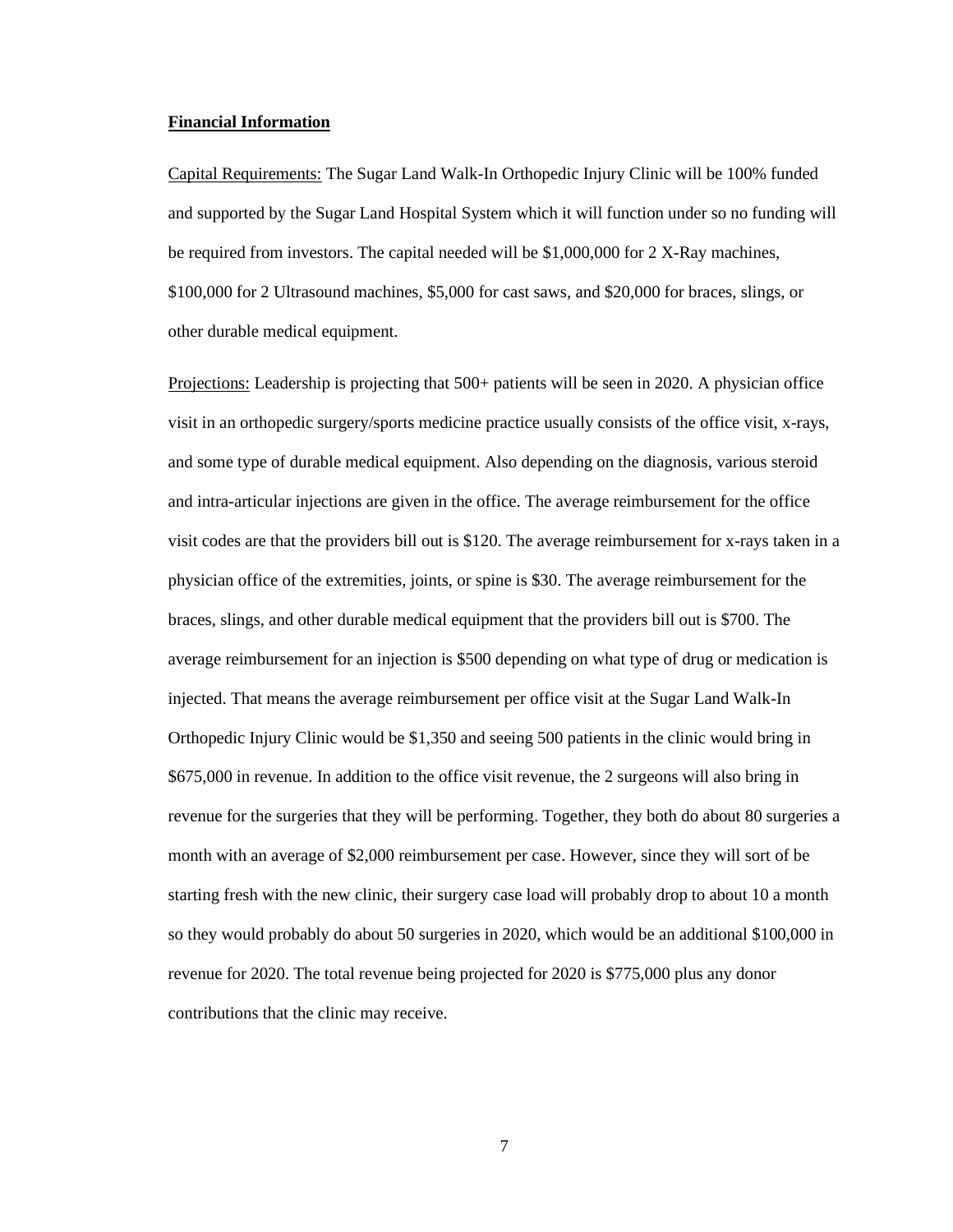|                                                     | Year 1      | Year 2      | Year 3      |
|-----------------------------------------------------|-------------|-------------|-------------|
| <b>Account Description</b>                          |             |             |             |
| <b>Patient Revenue</b>                              | \$775,000   | \$1,500,000 | \$2,000,000 |
| <b>Donor Contributions</b>                          | \$775,000   | \$1,500,000 | \$2,000,000 |
|                                                     |             |             |             |
| <b>TOTAL PRACTICE INCOME</b>                        | \$1,550,000 | \$3,000,000 | \$4,000,000 |
|                                                     |             |             |             |
| <b>Clinic Expenses</b>                              |             |             |             |
| Salaries and Wages (Hospital Covered Expense)       | \$0         | \$0         | \$0         |
| Fringe Benefits (Hospital Covered Expense)          | \$0         | \$0         | \$0         |
| Payroll Taxes (Hospital Covered Expense)            | \$0         | \$0         | \$0         |
| <b>Credit Card Fees</b>                             | \$5,000     | \$10,000    | \$15,000    |
| <b>Professional Services</b>                        | \$0         | \$2,000     | \$5,000     |
| Billing Services Allocation (6% of Patient Revenue) | \$46,500    | \$90,000    | \$120,000   |
| <b>EMR Implementation</b>                           | \$100,000   | \$0         | \$0         |
| <b>EMR Maintenance</b>                              | \$25,000    | \$25,000    | \$25,000    |
| Marketing and Advertising                           | \$60,000    | \$45,000    | \$45,000    |
| Rent (Hospital Covered Expense)                     | \$0         | \$0         | \$0         |
| <b>Medical Equipment Maintenance</b>                | \$12,000    | \$15,000    | \$18,000    |
| Depreciation                                        | \$0         | \$75,000    | \$100,000   |
| Malpractice Insurance                               | \$100,000   | \$115,000   | \$140,000   |
| Utilities                                           | \$15,000    | \$18,000    | \$25,000    |
| <b>Office Supplies</b>                              | \$10,000    | \$17,000    | \$20,000    |
| Postage and shipping                                | \$500       | \$500       | \$750       |
| <b>Continuing Education Travel</b>                  | \$0         | \$12,000    | \$12,000    |
| Entertainment                                       | \$10,000    | \$10,000    | \$10,000    |
| Uniforms                                            | \$5,000     | \$5,000     | \$7,500     |
| Dues, Licenses, Subscriptions                       | \$5,000     | \$7,500     | \$7,500     |
| Drugs (Hospital Covered Expense)                    | \$0         | \$0         | \$0         |
| Supplies - Patient Billable                         | \$50,000    | \$60,000    | \$70,000    |
| Supplies - Non-Patient Billable                     | \$10,000    | \$20,000    | \$25,000    |
| <b>TOTAL EXPENSES</b>                               | \$454,000   | \$527,000   | \$645,750   |
|                                                     |             |             |             |
| <b>NET PROFIT</b>                                   | \$1,096,000 | \$2,473,000 | \$3,354,250 |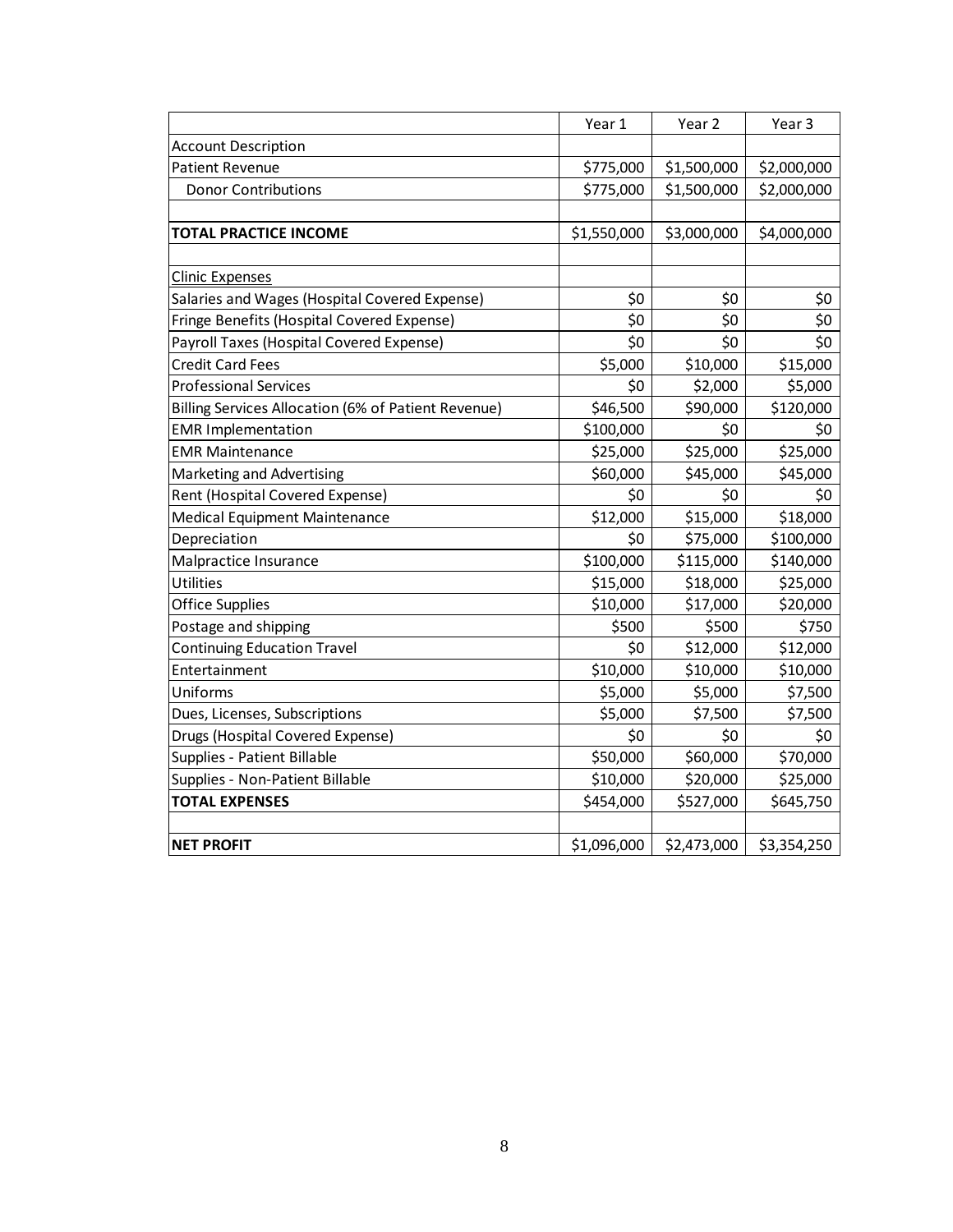### **The Organizational Plan**

**Summary Description of the Business:** The organization will be staffed with 2 orthopedic surgeons, 2 primary care sports medicine physicians, and 2 physician assistants. It will be operating under the Sugar Land Hospital System which will support all capital requirements as well as salary and benefits for the employees.

**Mission:** The short-term goal is to enter the Sugar Land market and increase patient access to care within orthopedic surgery and sports medicine. The long-term goal is to establish walk-in orthopedic injury clinics within the other Hospital System locations within the Houston area. This will include the West Hospital System, the Main Hospital System, the Willowbrook Hospital System, the Woodlands Hospital System, the Clear Lake Hospital System, and the Baytown Hospital System. Doing this will create 7 walk-in Orthopedic injury clinics across the Houston area and accounts for all the major parts of town.

**Business Model:** All patients will be seen and evaluated by a primary care sports medicine physician. The primary care sports medicine physicians will get all necessary work-up done, including diagnostic testing, casts, durable medical equipment, etc. If they determine that surgery is needed, they will refer patients to one of the orthopedic surgeons.

### **SWOT Analysis:**

### **Strengths**

- No appointment is necessary
- Onsite X-Ray, Casting, Splinting, and Bracing (Durable Medical Equipment)
- Onsite Physical Therapy and Occupational Therapy
- Office visit pricing
- Connected to one of the best hospital systems in the market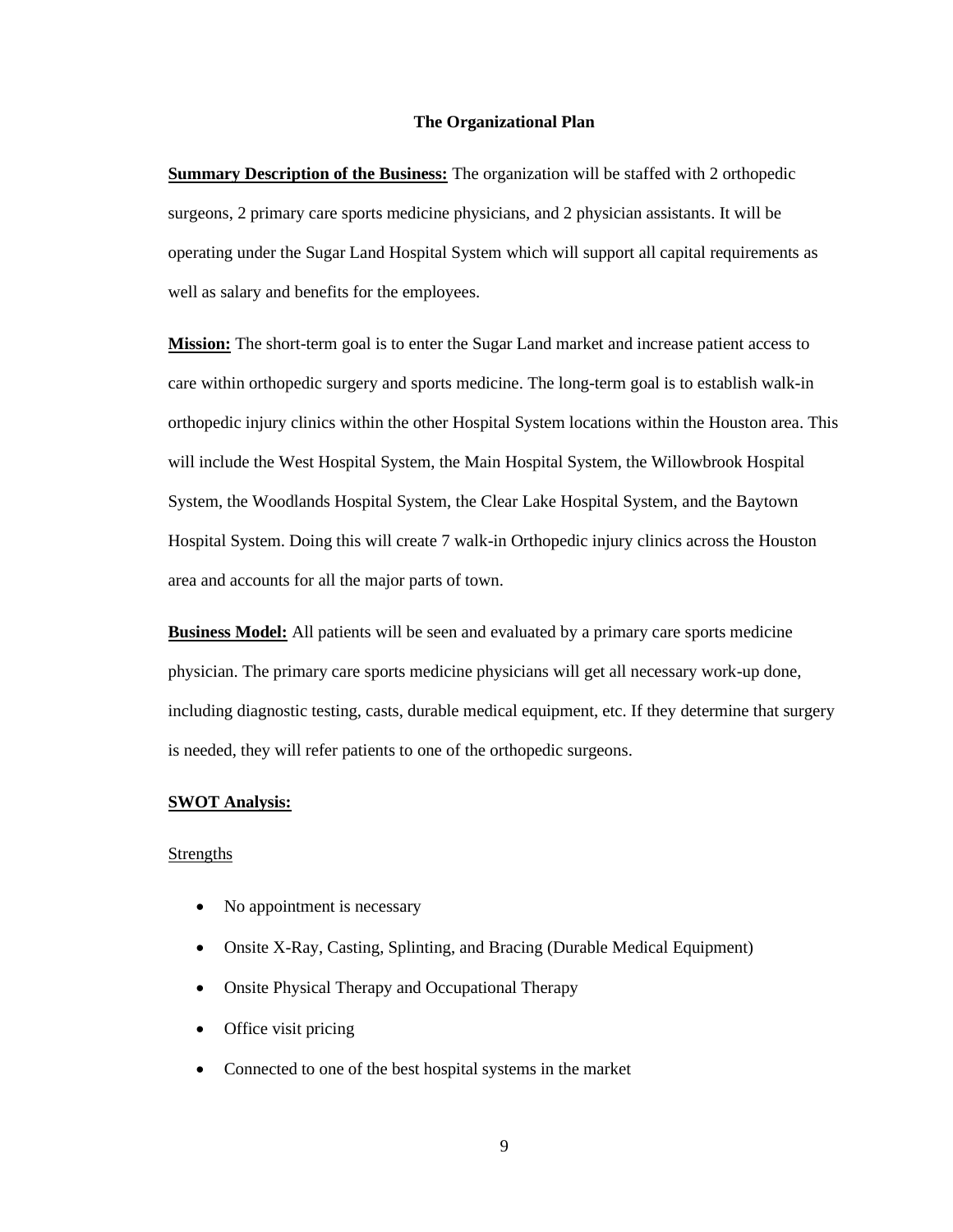- Access to top quality diagnostic imaging equipment
- The orthopedic surgeons offer minimally invasive surgical techniques
- Video visits available for post-operative appointments

### **Weaknesses**

- Insurance referrals will be necessary if the patient has an HMO insurance plan. This will cause a longer wait time.
- Some insurance plans may not be accepted due to being out of network.

### **Opportunities**

- Better patient access to care
- Increase in patient volumes

### Threats

- More urgent care clinics could potentially open in the area.
- Established orthopedic practices may hear about the walk-in clinic and start their own.

**Strategy:** The Sugar Land Walk-In Orthopedic Injury Clinic will provide high quality and costeffective treatment to patients. This will be done by analyzing the fee schedules of the Sugar Land Hospital System along with Medicare's 2019 fee schedule. A comparison of all potential Current Procedural Terminology (CPT) codes and Healthcare Common Procedure Coding System (HCPCS) codes that will be billed out in the clinic will be done. Based on those results, the prices and charges set will be fair and competitive with the market. If costs are too high, patients will not want to go to the walk-in clinic. All billing will be done by the clinic and not the hospital. The clinic will use Epic as its practice management, electronic medical record, and billing system.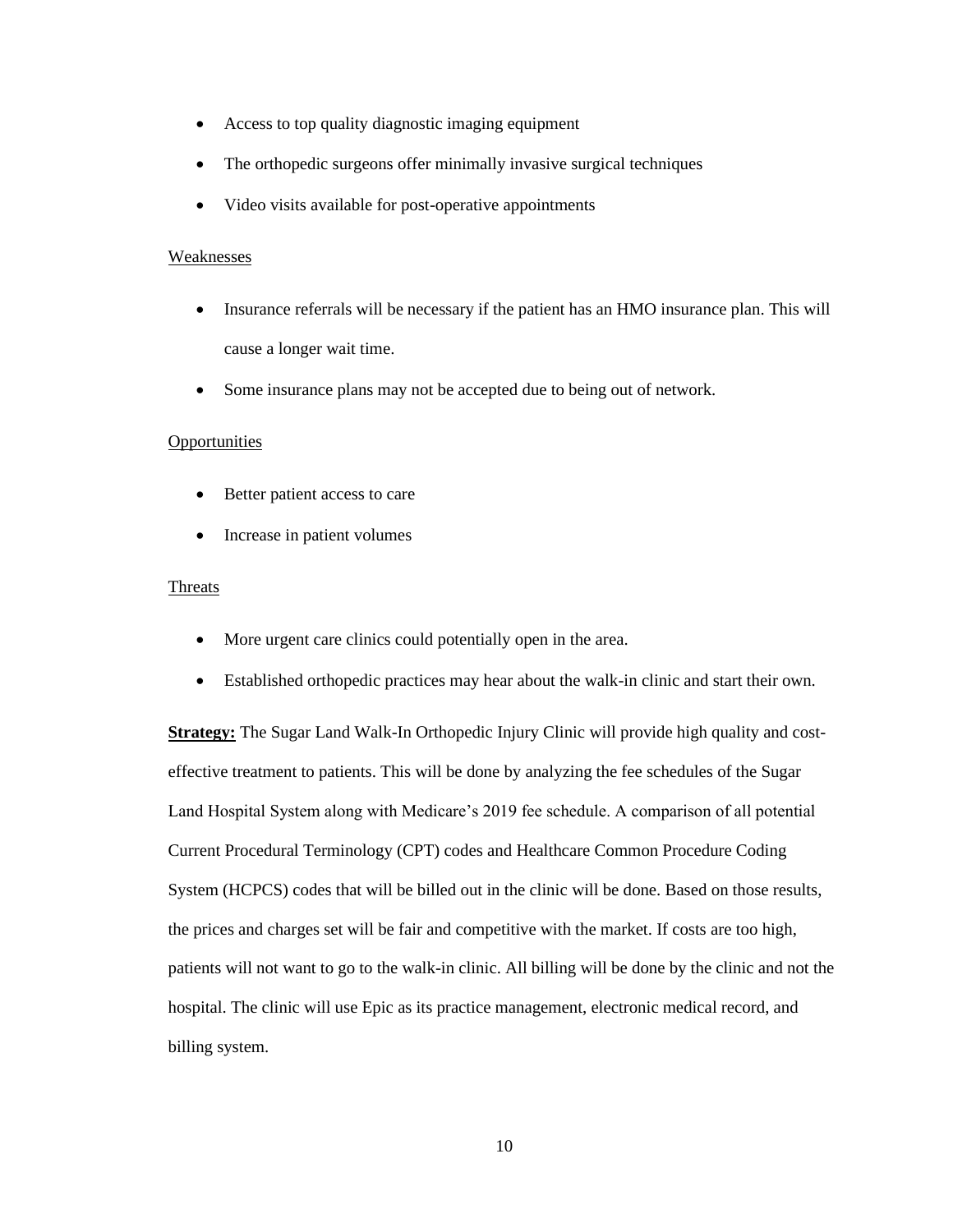The strategy to address the weaknesses in the SWOT analysis is the use of the clinic's insurance verification and referral coordinator. She will have access to all insurance company websites and that will allow her to verify benefits and eligibility online, as well as check to see if a referral from a primary care physician is required. If she can't verify these items online, she will call the insurance companies to get the necessary information.

 Regarding the threats in the SWOT analysis, there will always be competition when it comes to any type of business. A company comes up with some innovative or unique idea that no one else is doing and then someone else tries to take that same idea and make it better or build on it. Urgent care clinics open all the time in this area but most of the time, those patients will have to follow-up with an orthopedic surgeon so that doesn't make urgent care clinics a major threat. It is very likely that established orthopedic practices may hear about the walk-in clinic and start their own and that is a major threat. However, if the Sugar Land Walk-In Orthopedic Injury Clinic provides top notch customer service, satisfaction, and high-quality treatment to patients that is unparalleled, patients will continue to come to the Sugar Land Walk-In Orthopedic Injury Clinic and minimize the risk of having patients go somewhere else.

**Strategic Relationships:** The Sugar Land Walk-In Orthopedic Injury Clinic will have strategic relationships with Mission Bend Independent School District and with the Sugar Land Hospital System. Since the physicians of the Sugar Land Orthopedic Group are the official providers for Mission Bend Independent School District, this gives all students and their families the opportunity to come into the clinic and be evaluated for any orthopedic issues. Since the Orthopedic Injury Clinic will operate under the Sugar Land Hospital System, patients will have easy access to physical and occupational therapy, diagnostic imaging and testing, surgery, as well as many other services that the hospital provides. In addition to Mission Bend Independent School District, the Sugar Land Orthopedic Group are also the official providers for the Houston Texans professional football team and the Houston Astros professional baseball team.

11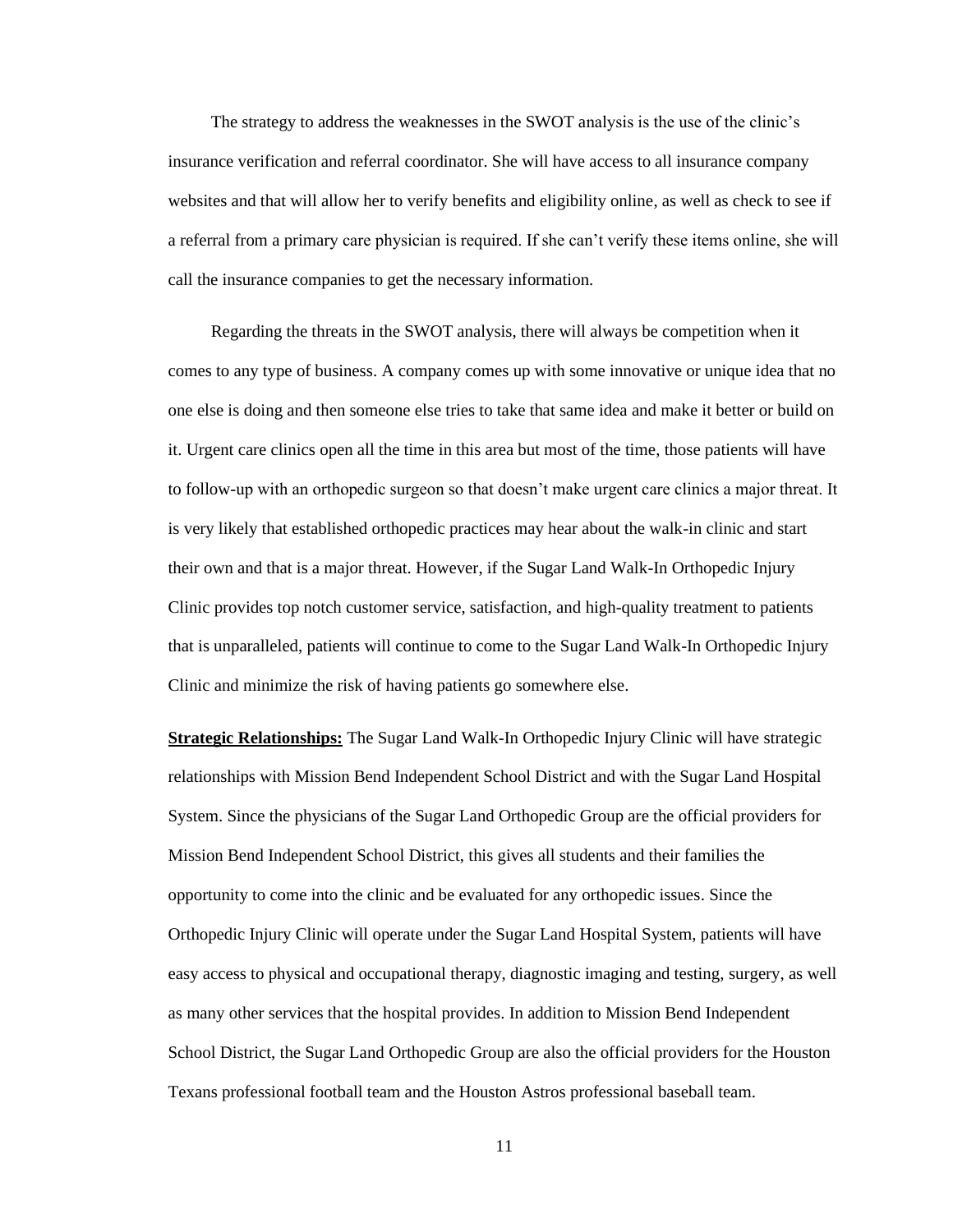**Key Stakeholders/Key Decision Makers:** The key stakeholders/decision makers will be the Sugar Land Hospital System CEO, the Sugar Land Walk-In Orthopedic Injury Clinic physicians, and the Sugar Land Walk-In Orthopedic Injury Clinic management team. The physicians and management team believe the CEO will decide to proceed with opening the clinic due to the access to orthopedic care problem that is being experienced.

### **Services**

 The Sugar Land Walk-In Orthopedic Injury Clinic will provide orthopedic care for patients who are 3 years old and up, as well as multiple treatment options to create a complete health care solution. The clinic will also provide services including x-rays, casting, bracing, steroid injections, and much more.



#### **The Administrative Plan**

**Approval Plan:** The decision to proceed with the walk-in orthopedic injury clinic will come from the CEO. The CEO has been very concerned with seeing below threshold or "Red" Access to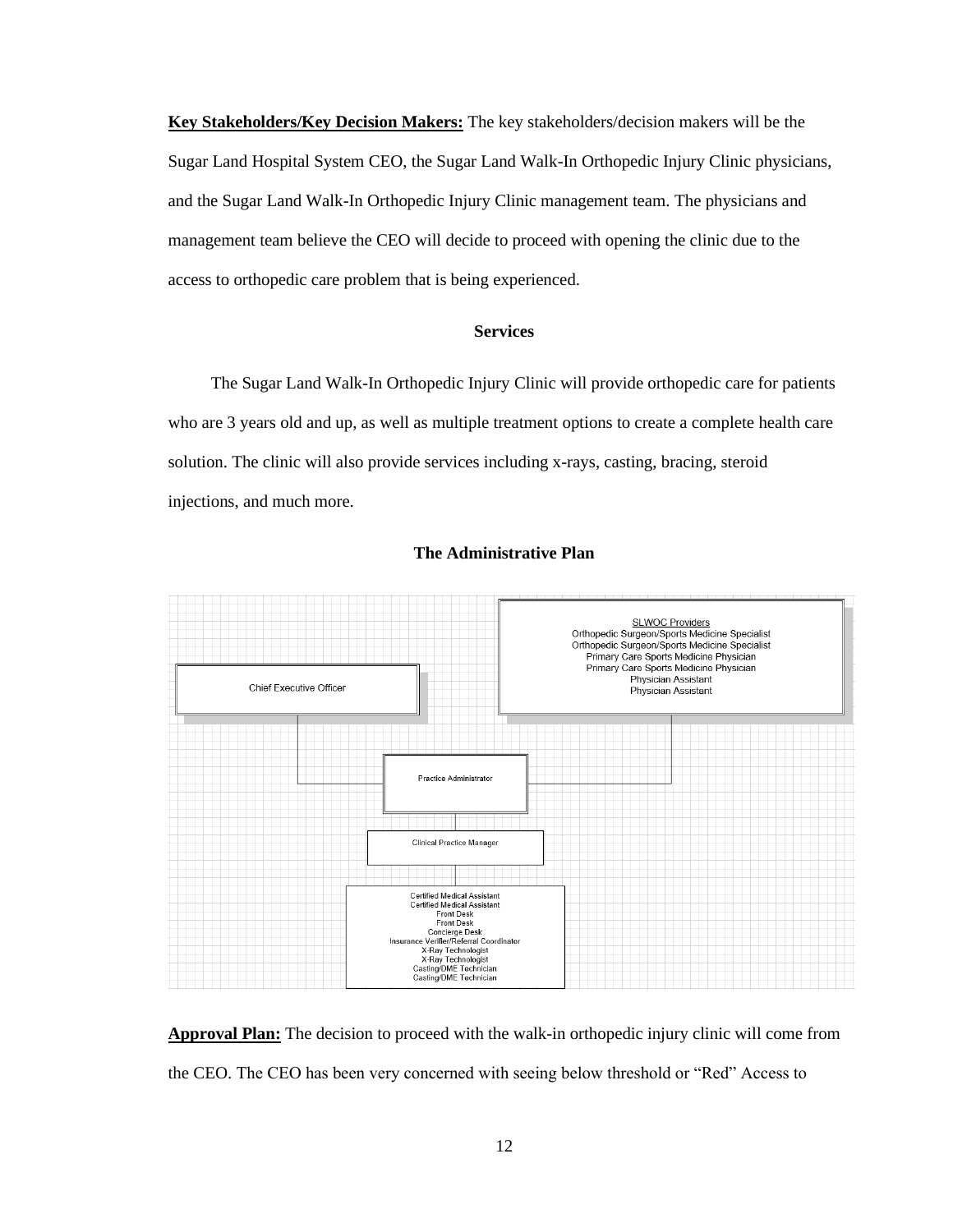Care scores for so long. The scores will play a big part in his decision to proceed with this project.

#### **Responsibilities:**

- The Chief Executive Officer will provide strategic leadership to the clinic. He will work with the management team to establish all goals, strategies, plans and policies. In addition, he will work directly with all investors and strategic partners. He will be responsible for business development and creating new strategic relationships.
- The Practice Administrator is responsible for planning, directing, and overseeing the operations of the clinic. He will manage the project timeline and will assist the Clinical Practice Manager with her responsibilities as needed.
- The Clinical Practice Manager will ensure accurate time keeping and payroll for all employees and will be responsible for all HR functions of the clinic including the hiring, training, and performance management of employees.

### **The Operational Plan**

 The Sugar Land Walk-In Orthopedic Injury Clinic will be in an ambulatory space within the existing orthopedic practice adjacent to the Sugar Land Hospital. The clinic will offer immediate and specialized orthopedic care for unexpected injuries. It will be staffed by orthopedic surgeons, primary care sports medicine physicians, and physician assistants who will be able to quickly evaluate and treat injuries to get patients back to their active lifestyles. The hours of operation will be Monday - Thursday 8:00am - 9:00pm and Friday 8:00am - 5:00pm.

 A potential roadblock is that walk-in orthopedic injury clinic may not be a priority for the Sugar Land Hospital System. If that is the case, the CEO may not approve the project until 2021 or even 2022. The physicians and the practice leadership will have to hope that the voice and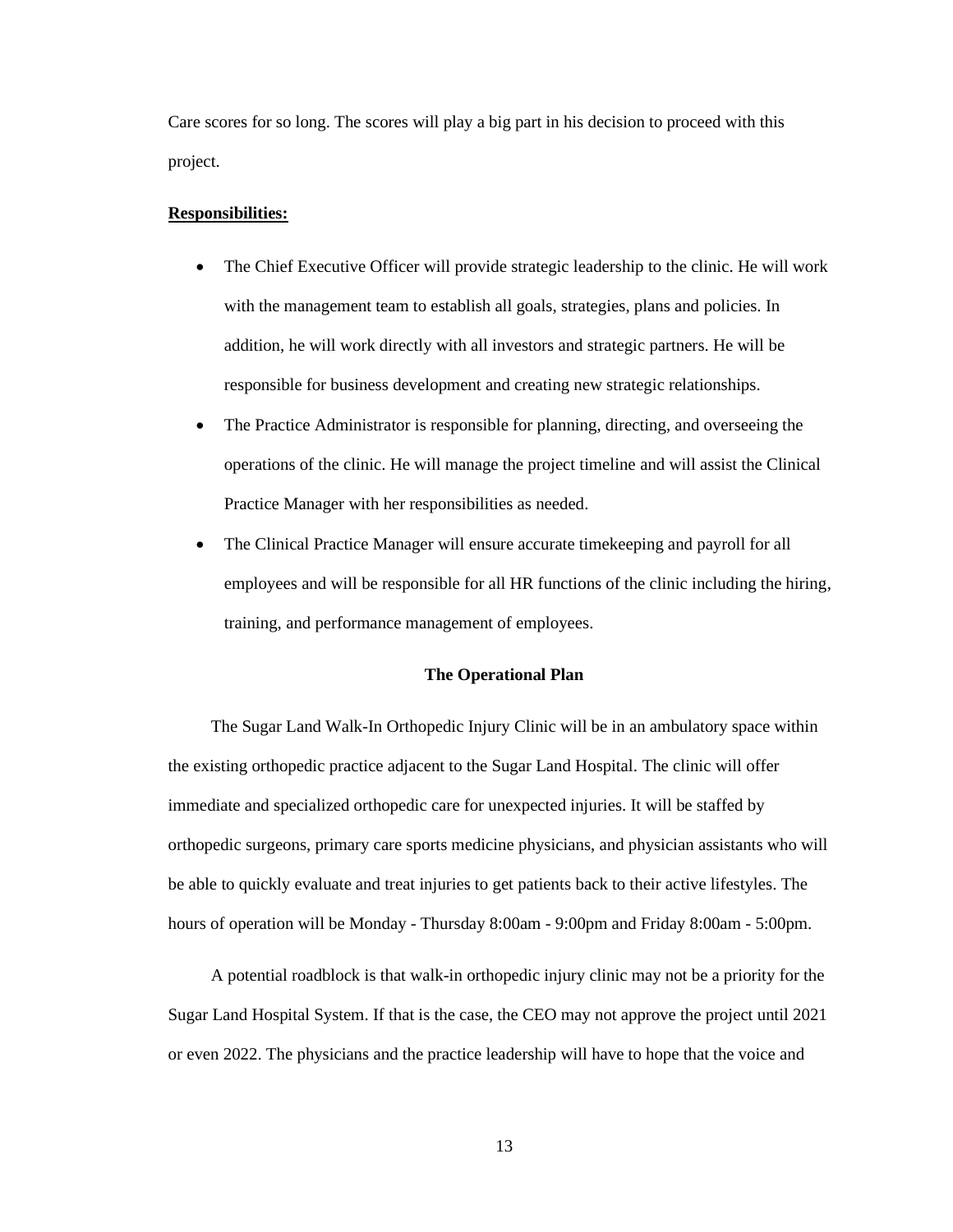frustrations of patients who aren't able to get timely access to orthopedic care will speak high enough volumes.

 Another potential issue that the Sugar Land Walk-In Orthopedic Injury Clinic might incur is with scheduling. Once the clinic gets up and running and has been operating for a while, patients who are trying to schedule follow-up appointments with the walk-in clinic providers might have difficulty since the clinic can't predict how many patients will walk-in daily. The contingency plan for this scenario will be that patients will follow-up with one of the providers from the Sugar Land Orthopedic Group since all the providers are partners.

| <b>Tasks</b>                              | <b>Responsible Party</b> | Time It Will Take to |
|-------------------------------------------|--------------------------|----------------------|
|                                           |                          | <b>Complete Task</b> |
| Project Approval                          | <b>Chief Executive</b>   | 5 months             |
|                                           | Officer                  |                      |
| Purchase X-Ray Equipment                  | Practice                 | 4 months             |
|                                           | Administrator            |                      |
| Purchase Ultrasound Equipment             | Practice                 | 4 months             |
|                                           | Administrator            |                      |
| <b>Purchase Durable Medical Equipment</b> | Practice                 | 3 months             |
|                                           | Administrator            |                      |
| <b>Purchase Cast Saws</b>                 | Practice                 | 3 months             |
|                                           | Administrator            |                      |
| <b>Purchase Computers</b>                 | <b>Clinical Practice</b> | 2 months             |
|                                           | Manager                  |                      |
| <b>Purchase Phones</b>                    | <b>Clinical Practice</b> | 2 months             |

### **Project Timeline:**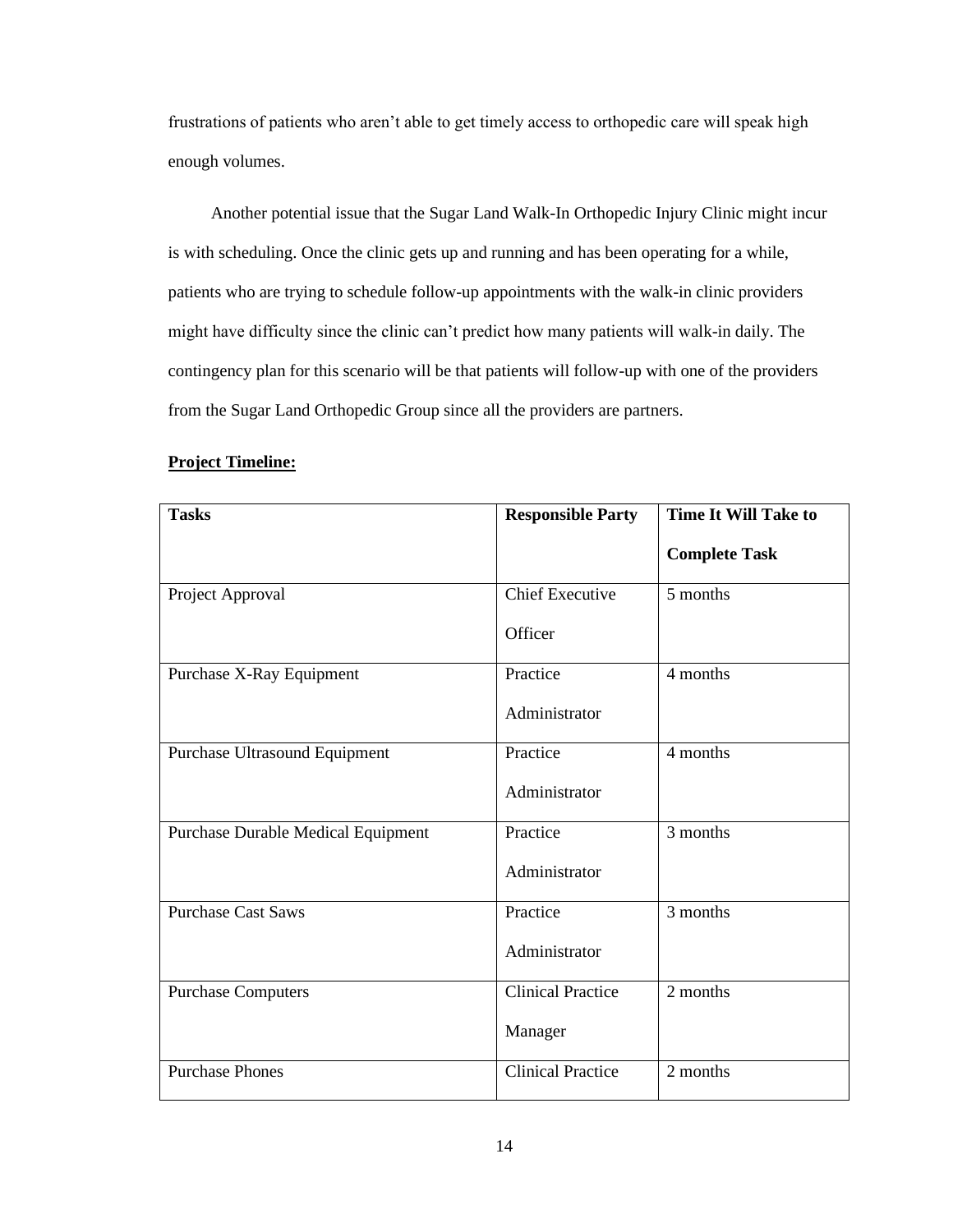|                                                | Manager                  |          |
|------------------------------------------------|--------------------------|----------|
| <b>Purchase Fax Machines/Scanners/Printers</b> | <b>Clinical Practice</b> | 2 months |
|                                                | Manager                  |          |
| <b>Interview Employees</b>                     | <b>Clinical Practice</b> | 4 months |
|                                                | Manager                  |          |
| <b>Train Employees</b>                         | <b>Clinical Practice</b> | 1 month  |
|                                                | Manager                  |          |
| <b>Build Website</b>                           | Practice                 | 1 month  |
|                                                | Administrator            |          |
| <b>Create Radio Ads</b>                        | <b>Clinical Practice</b> | 1 month  |
|                                                | Manager                  |          |
| <b>Create Direct Mailers</b>                   | <b>Clinical Practice</b> | 2 weeks  |
|                                                | Manager                  |          |
| Run Radio Ads                                  | <b>Clinical Practice</b> | 4 months |
|                                                | Manager                  |          |
| Acquire Items Needed for Open House (Gifts,    | Practice                 | 2 weeks  |
| Door Prizes, etc.)                             | Administrator            |          |
|                                                |                          |          |
| <b>Grand Opening of Clinic - July 6, 2020</b>  |                          |          |

### **Operational Workflow:**

1. A patient arrives off the elevator and tells one of the clerks at our concierge desk that they don't have an appointment and would like to be seen in our walk-in injury clinic.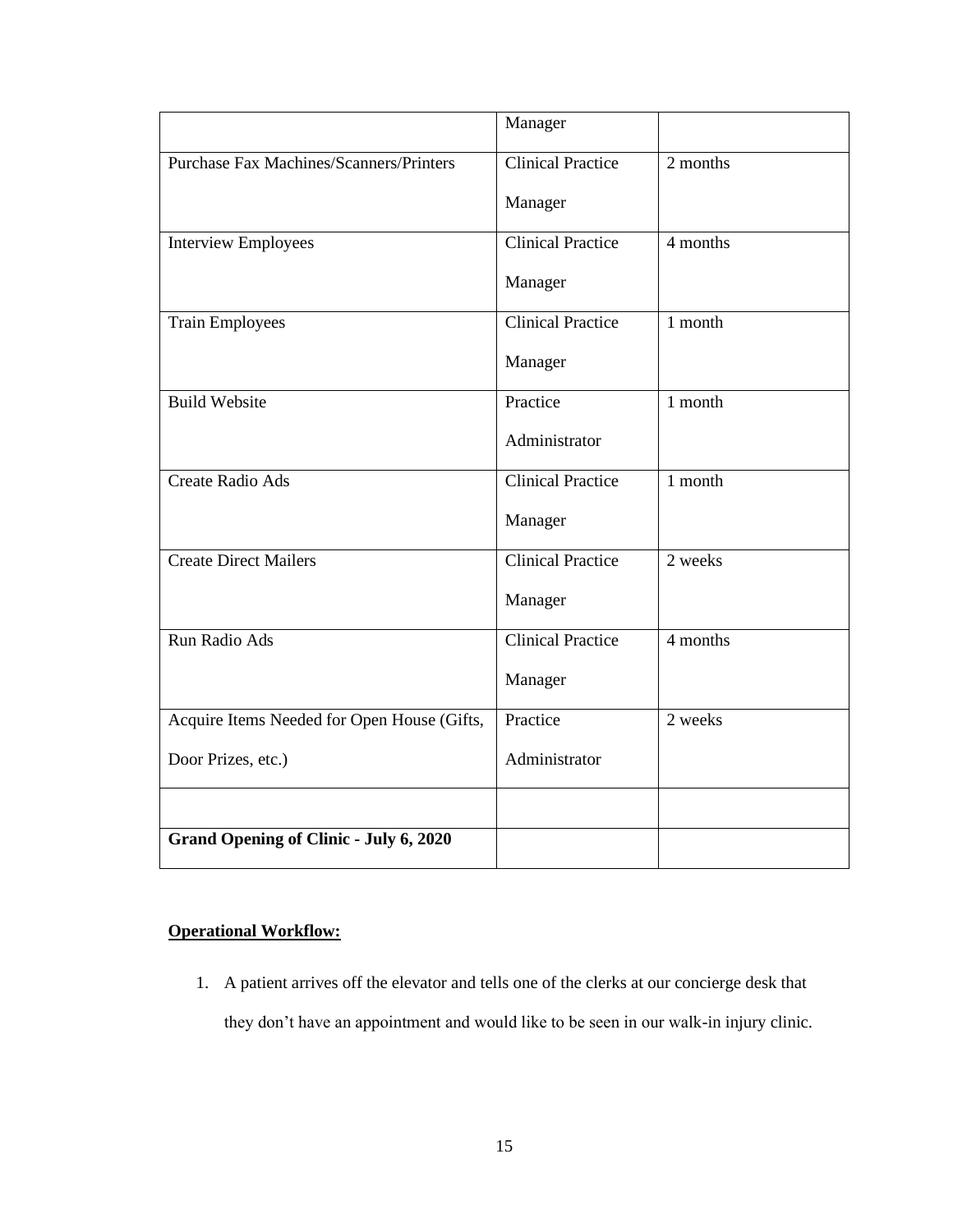- 2. The clerk asks the patient for their driver's license and insurance card. If the providers are in-network with the patient's insurance, the clerk hands the patient the walk-in injury clinic questionnaire.
- 3. The clerk gets the completed questionnaire back from the patient, hands the patient an iPad to complete their new patient questionnaire, asks the patient to have a seat in the lobby, and informs the patient that one of the check-in employees will call them up momentarily to get registered.
- 4. The clerk takes the walk-in injury clinic questionnaire to any of the available front desk employees.
- 5. The front desk employee calls the patient up to their desk and registers them in the practice management system, collects a specialist copay, and asks the patient to have a seat back in the lobby until the medical assistant calls back them. If the patient has a HMO or a referral is needed, the front desk employee gives the information to the insurance verifier/referral coordinator to try and obtain. If a referral is not able to be obtained that same day, the patient is informed that they will need to go to the emergency room, urgent care, or reschedule until the referral can be obtained.
- 6. The medical assistant brings the patient back into the clinic and prepares them for their visit.
- 7. The medical assistant orders x-rays for the patient and the x-ray technologist comes to get the patient. If the patient went to the emergency room or an urgent care and has their xrays or images with them, no x-rays will be ordered, and the medical assistant will load those images for the provider to look at before going to speak with the patient.
- 8. The provider comes into the patient's room to do their assessment and plan for the patient and decides whether more imaging is needed, casting, DME, physical therapy, occupational therapy, or surgery.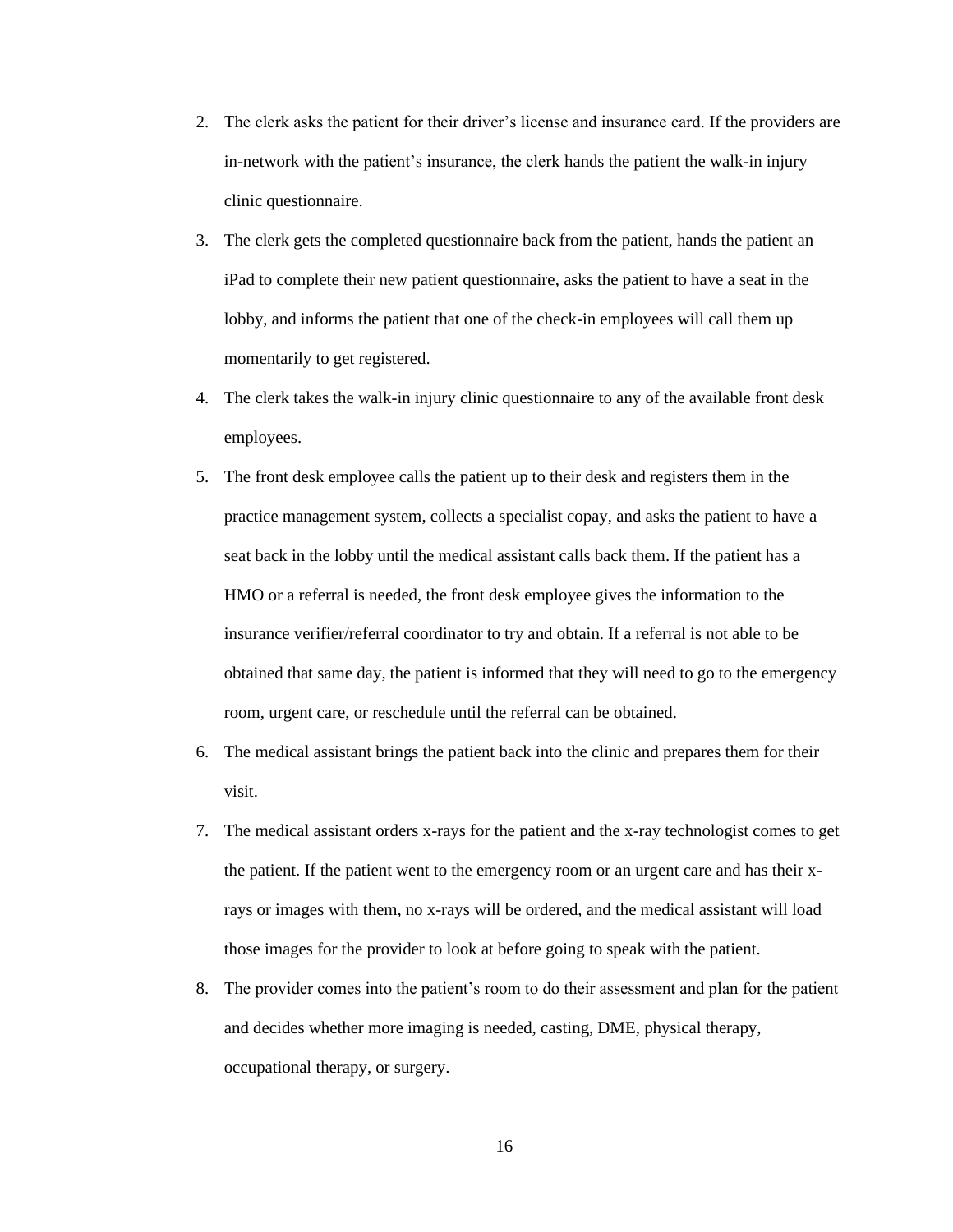- 9. If more imaging such as a MRI or CT is needed, the medical assistant sends the orders over to the hospital and coordinates with the hospital to contact the patient for scheduling. After the patient completes the imaging, the patient calls the office and schedules a follow-up visit.
- 10. If casting or DME is needed, the medical assistant will put in orders for it and then the casting/DME technician will come and take the patient to either the cast room or the DME room to get them fit for their casts, braces, slings, etc. After the casting/DME technician is finished with the patient, the technician will walk the patient to check-out to pay for their cast or DME and to make any follow-up appointments if necessary.
- 11. If physical therapy or occupational therapy is needed, the medical assistant sends the orders over to the physical therapy department and then someone from that department calls the patient to get them scheduled.

### **The Marketing Plan**

 The overall goal of the Sugar Land Walk-In Orthopedic Injury Clinic's marketing strategy and plan is service awareness. Everyone in the community needs to be made aware of the clinic and the services that it offers. The target market and audience for the Sugar Land Walk-In Orthopedic Injury Clinic is anybody that is age 3 and up that needs some orthopedic treatment and care. The Sugar Land and surrounding areas are very diverse communities. These communities include Missouri City, Richmond, and Rosenberg where the average age is 42, people are very educated, and the median household income is \$88,000 a year according to census.gov.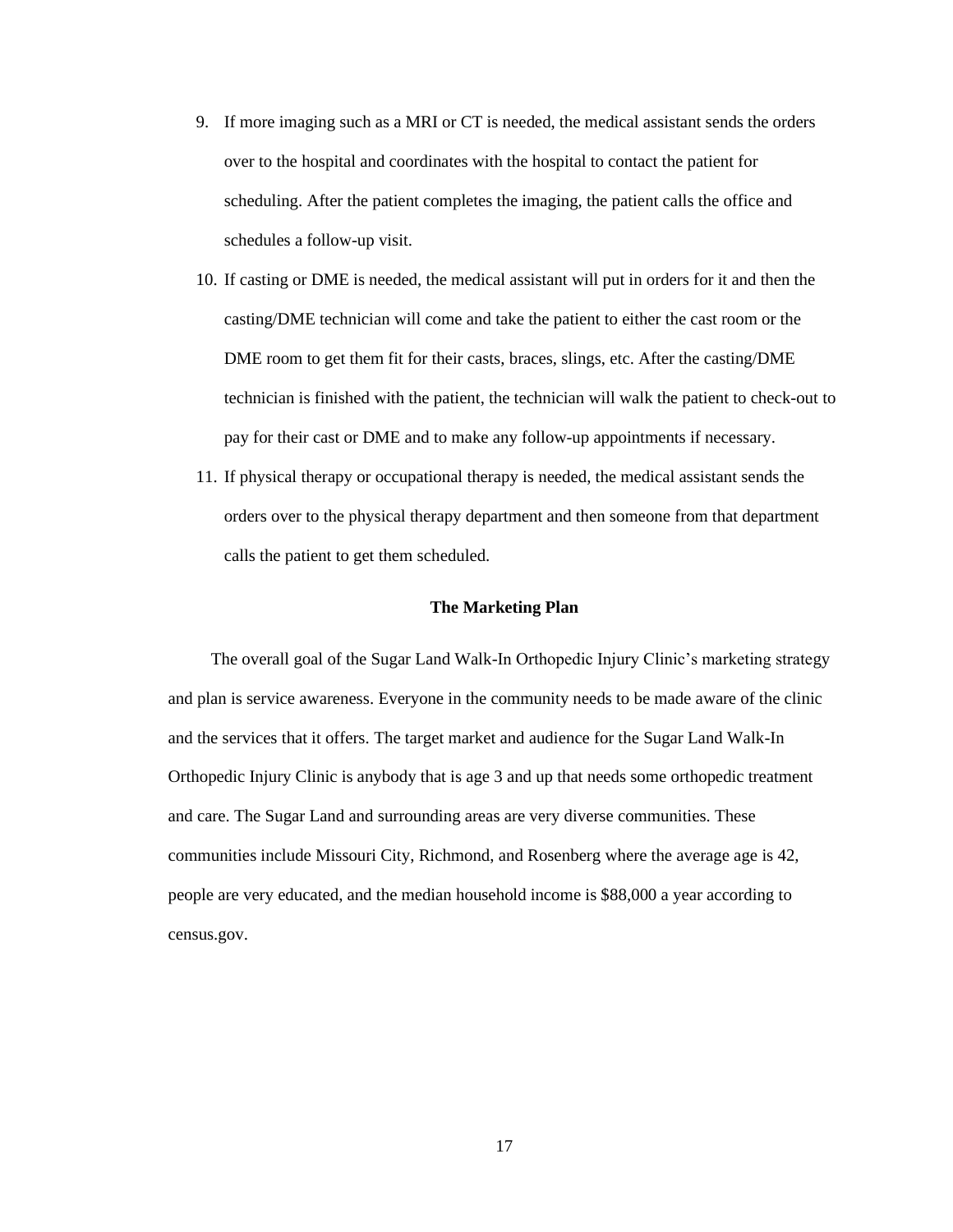| <b>ALL TOPICS</b>                                                                       | <b>Missouri City</b><br>$\vert \mathbf{x} \vert$<br>city. Texas | Rosenberg city,<br>Texas | Richmond city,<br>∣x<br>Texas | Sugar Land city,<br>$\overline{\mathbf{x}}$<br>Texas |
|-----------------------------------------------------------------------------------------|-----------------------------------------------------------------|--------------------------|-------------------------------|------------------------------------------------------|
| Population estimates, July 1, 2018, (V2018)                                             | 74,705                                                          | 38,061                   | 12,033                        | 118,600                                              |
| <b>PEOPLE</b>                                                                           |                                                                 |                          |                               |                                                      |
| Population                                                                              |                                                                 |                          |                               |                                                      |
| Population estimates, July 1, 2018, (V2018)                                             | 74,705                                                          | 38,061                   | 12,033                        | 118,600                                              |
| Population estimates base, April 1, 2010, (V2018)                                       | 66,531                                                          | 31,577                   | 11,587                        | 107,850                                              |
| Population, percent change - April 1, 2010 (estimates base)<br>to July 1, 2018, (V2018) | 12.3%                                                           | 20.5%                    | 3.8%                          | 10.0%                                                |
| Population, Census, April 1, 2010                                                       | 67,358                                                          | 30.618                   | 11,679                        | 78.817                                               |
| Age and Sex                                                                             |                                                                 |                          |                               |                                                      |
| Persons under 5 years, percent                                                          | $\triangle$ 6.1%                                                | △ 7.9%                   | $\triangle$ 8.2%              | $\triangle$ 5.4%                                     |
| Persons under 18 years, percent                                                         | △ 23.9%                                                         | △ 29.6%                  | △ 26.1%                       | △ 23.1%                                              |
| Persons 65 years and over, percent                                                      | △ 11.7%                                                         | △ 10.1%                  | △ 12.2%                       | △ 14.5%                                              |
| <b>B</b> Female persons, percent                                                        | △ 51.5%                                                         | △ 51.3%                  | △ 48.4%                       | △ 50.3%                                              |
| Race and Hispanic Origin                                                                |                                                                 |                          |                               |                                                      |
| White alone, percent                                                                    | △ 32.5%                                                         | △ 72.1%                  | △ 70.5%                       | △ 50.1%                                              |
| Black or African American alone, percent (a)                                            | △ 41.9%                                                         | △ 15.5%                  | △ 12.6%                       | △ 6.6%                                               |
| American Indian and Alaska Native alone, percent (a)                                    | $\triangle$ 0.1%                                                | $\triangle$ 0.1%         | △ 0.2%                        | △ 0.2%                                               |
| Asian alone, percent (a)                                                                | △ 18.0%                                                         | △ 2.1%                   | $\triangle$ 6.5%              | △ 39.1%                                              |
| Native Hawaiian and Other Pacific Islander alone, percent<br>(a)                        | $\triangle$ 0.2%                                                | $\triangle$ 0.0%         | $\triangle$ 0.1%              | $\triangle$ 0.0%                                     |
| Two or More Races, percent                                                              | △ 2.5%                                                          | △ 1.8%                   | △ 2.7%                        | $\triangle$ 2.4%                                     |
| Hispanic or Latino, percent (b)                                                         | △ 15.5%                                                         | △ 60.8%                  | △ 57.2%                       | △ 9.6%                                               |
| White alone, not Hispanic or Latino, percent                                            | △ 22.7%                                                         | △ 21.7%                  | △ 22.8%                       | △ 42.6%                                              |

*Demographics and Statistics found at Census.gov*

The competition in the market are the emergency rooms, urgent care clinics, and established orthopedic practices within the community. Management feels that other hospital systems and orthopedic practices will follow suit though. The current market trend for most hospitals and clinics is that everyone is focusing on patient access to care and patient satisfaction. Patient satisfaction goes down when patients are not able to get in and be evaluated for any problems that they are experiencing. This has been an ongoing problem in orthopedics because patients are not able to get in as quickly as they would like.

### **Market Research:**

 According to the Center for Disease Control and prevention, there were 150 million emergency room visits in 2018 and these numbers continue to grow. Of the total number of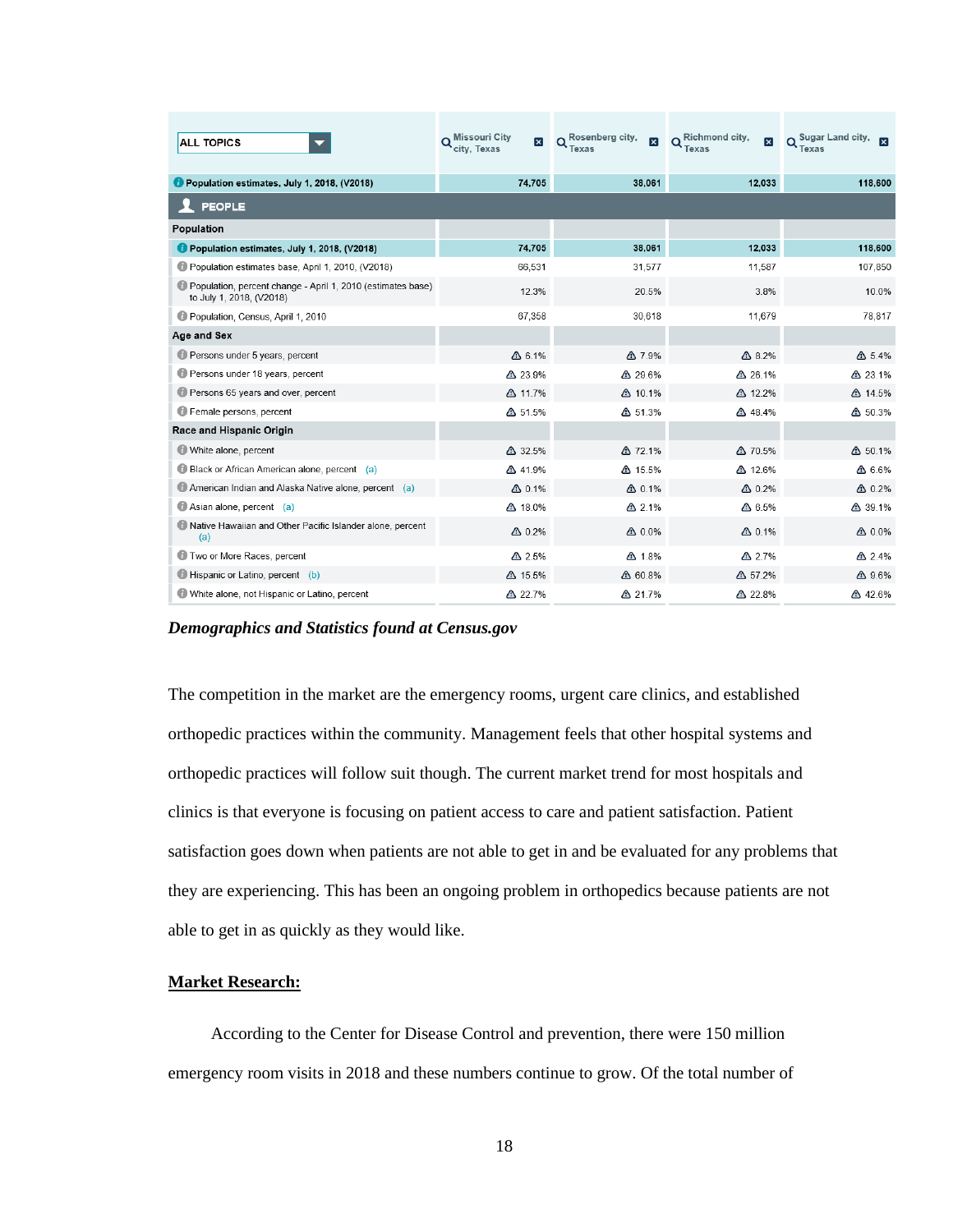emergency room visits, only 8% of them resulted in hospital admission (Fast Stats, 2018). 2.5% of the total number of visits were for fractures and 5% of these visits were for sprains and strains (National Hospital Ambulatory Medical Care Survey, 2018). Although the details are not available, due to the low number of total hospital admissions, a large percentage of the fracture, sprain and strain visits could have been triaged and treated outside of the emergency room and in more of an outpatient setting like the Sugar Land Walk-In Orthopedic Injury Clinic.

 The Sugar Land Orthopedic group has comment cards placed throughout the clinic that allow patients to provide feedback on their office visits, the staff, the providers, and anything else that they would like the practice leadership to know. Once patients are at check-out, they can fill out a comment card and drop it off in one of the "Your Opinion Matters" boxes. A lot of the feedback that the practice gets is good however, whenever negative feedback is submitted, 90% of it is patients complaining that they couldn't get in to be seen by a provider fast enough.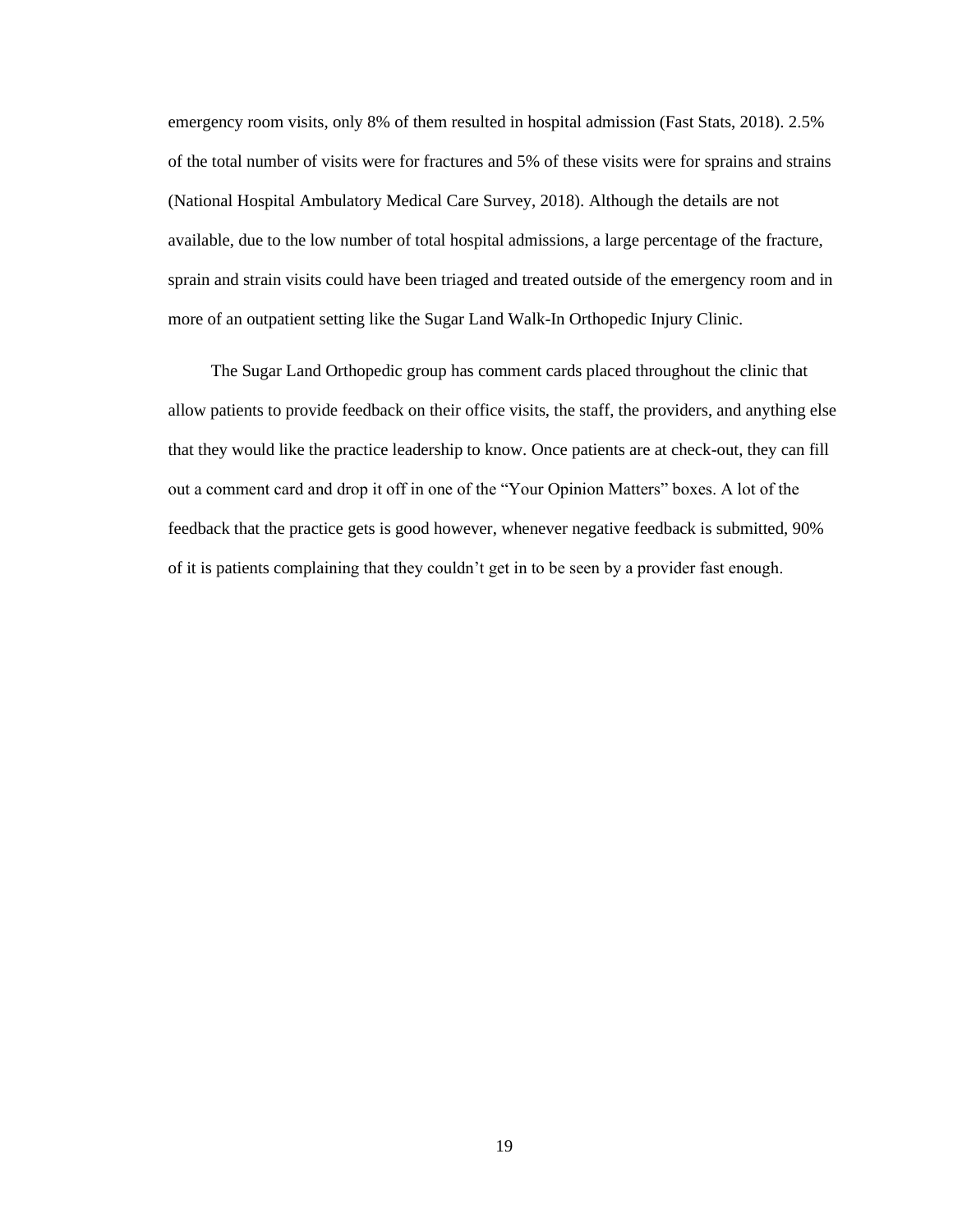| <b>Overall Experience</b>                                                                                                                 |
|-------------------------------------------------------------------------------------------------------------------------------------------|
| Please provide an overall rating of your experience<br>for today's visit.                                                                 |
| Very<br>Very<br>Unsatisfied Neutral<br>Satisfied<br>Unsatisfied<br>Satisfied                                                              |
| Our goal is to provide an optimal patient experience.<br>Do you have recommendations that would help us<br>reach our goal?                |
| Was your primary concern addressed<br>to your satisfaction?<br>the control of the control of the control of the control of the control of |
| <b>Optional Information</b><br>Would you like to be contacted regarding this visit?<br>Yes No                                             |
|                                                                                                                                           |
|                                                                                                                                           |
|                                                                                                                                           |

### **Marketing Strategy:**

 Since the Sugar Land Hospital System has one of the best marketing and business development teams, that team is going to handle all the marketing. The marketing team's goal will be to get the clinic's name out into the community and tell everyone that if they are having any orthopedic or sports medicine related issues, the Sugar Land Walk-In Orthopedic Injury Clinic is the place to go. They will create flyers and handouts to mail out to all patients that have gone to the Sugar Land Hospital System within the last 2 years, mail out flyers to all of the referring physicians in the community, place ads in the local newspapers and local publications, and create posters in the local malls, grocery stores, and schools in the community. The marketing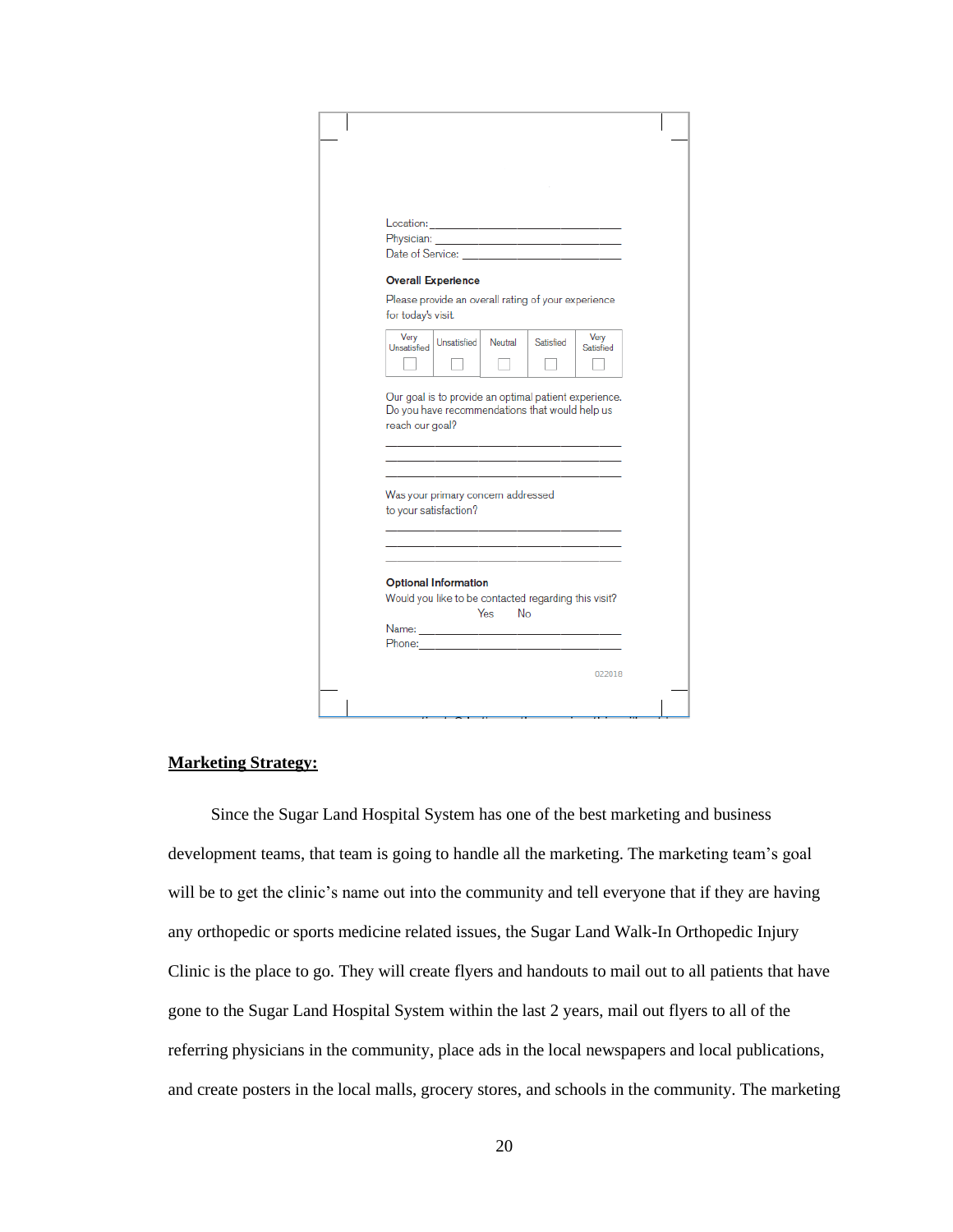and business development team will also put ads all over the Sugar Land Hospital System's social media pages, including Facebook, Instagram, and Twitter. In addition to the marketing and business development team, the hospital's outreach athletic trainers will play a role in the marketing of the walk-in clinic as well. Since the primary care sports medicine physicians and orthopedic surgeons are the official healthcare providers for a couple of school districts within the city, the outreach athletic trainers have direct connections with the athletic trainers at those schools. So anytime one of the student athletes needs to be evaluated for an injury, the student can come right over and be evaluated. Our outreach athletic trainers will post the walk-in injury clinic flyers and posters at all the schools, which means that all students and parents would know about the new ease of access to the walk-in clinic.

| Marketing Item       | July    | August   | September | October | November | December | Subtotals | Totals   |
|----------------------|---------|----------|-----------|---------|----------|----------|-----------|----------|
| <b>ADVERTISING</b>   |         |          |           |         |          |          |           |          |
| Printing             | \$3,000 | \$3,000  | \$3,000   | \$3,000 | \$3,000  | \$3,000  | \$18,000  |          |
| Radio Ads            | \$2,000 | \$2,000  | \$2,000   | \$2,000 | \$2,000  | \$2,000  | \$12,000  |          |
| Website              | \$500   | \$500    | \$500     | \$500   | \$500    | \$500    | \$3,000   |          |
| Postage (Direct      |         |          |           |         |          |          |           |          |
| Mailers)             | \$1,000 | \$1,000  | \$1,000   | \$1,000 | \$1,000  | \$1,000  | \$6,000   |          |
| Miscellaneous        |         |          |           |         |          |          |           |          |
| Items                |         |          |           |         |          |          | \$0       |          |
|                      |         |          |           |         |          |          |           |          |
|                      |         |          |           |         |          |          |           | \$39,000 |
|                      |         |          |           |         |          |          |           |          |
| <b>PROMOTIONS</b>    |         |          |           |         |          |          |           |          |
| Open House           | \$7,000 |          |           |         |          |          | \$7,000   |          |
| <b>Grand Opening</b> |         | \$10,000 |           |         |          |          | \$10,000  |          |
| Welcome              |         |          |           |         |          |          |           |          |
| Gifts/Door           |         |          |           |         |          |          |           |          |
| Prizes               | \$2,000 | \$2,000  |           |         |          |          | \$4,000   |          |
| Miscellaneous        |         |          |           |         |          |          |           |          |
| Items                |         |          |           |         |          |          | \$0       |          |
|                      |         |          |           |         |          |          |           |          |
|                      |         |          |           |         |          |          |           | \$21,000 |
|                      |         |          |           |         |          |          |           |          |
|                      |         |          |           |         |          |          |           |          |
|                      |         |          |           |         |          |          |           | \$60,000 |

Here is the marketing budget: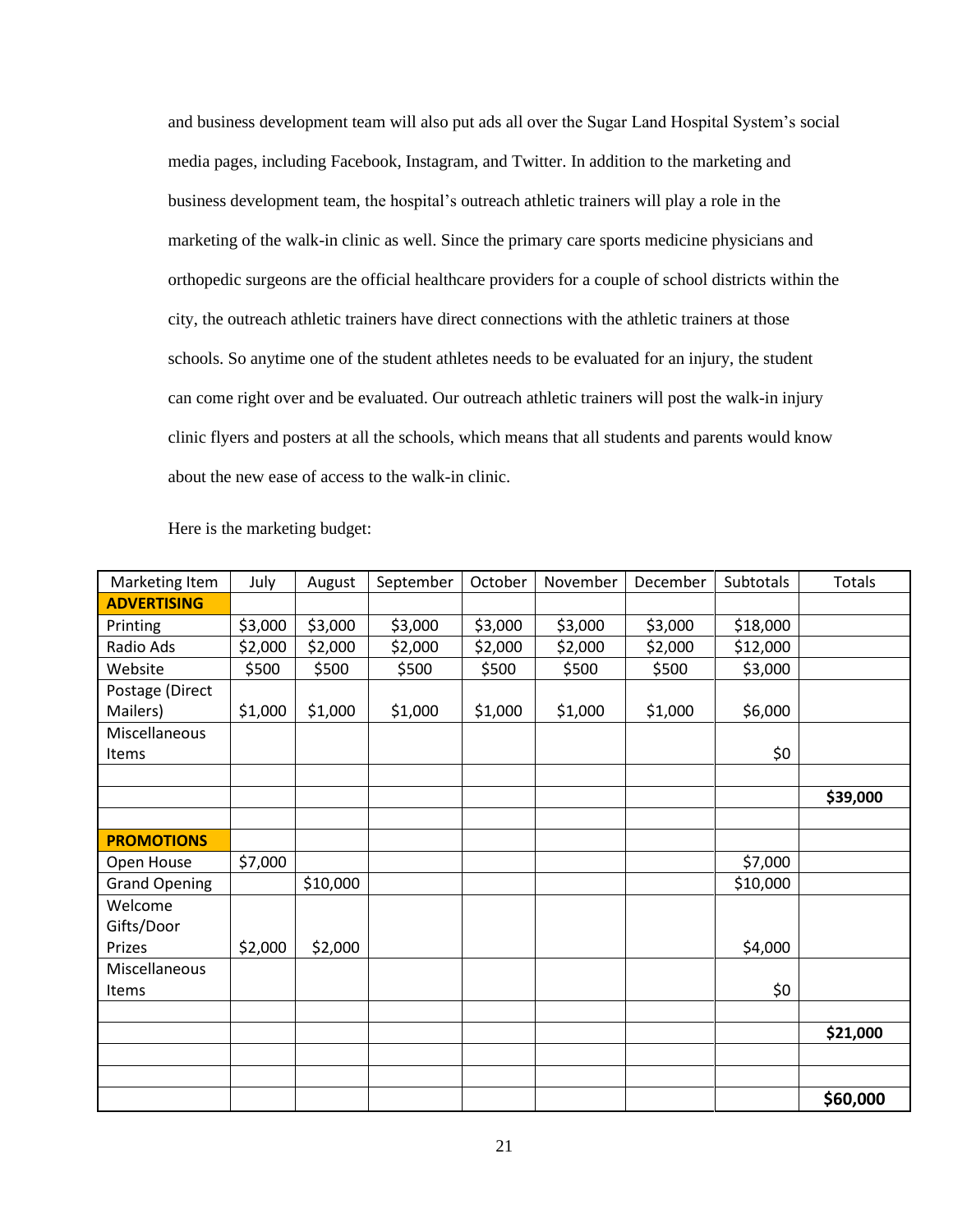#### **Financials**

Since the Sugar Land Walk-In Orthopedic Injury Clinic will be operating under the Sugar Land Hospital System, no funding will be applied for, nor will it be required from investors. The capital needed will be \$1,000,000 for 2 X-Ray machines, \$100,000 for 2 Ultrasound machines, \$5,000 for cast saws, and \$20,000 for braces, slings, or other durable medical equipment.

 The leadership team at the Sugar Land Walk-In Orthopedic Injury Clinic anticipates seeing 500+ patients in 2020. A physician office visit in an orthopedic surgery/sports medicine practice usually consists of the office visit, x-rays, and some type of durable medical equipment. Also depending on the diagnosis, various steroid and intra-articular injections are given in the office. The average reimbursement for the office visit codes are that the providers bill out is \$120. The average reimbursement for x-rays taken in a physician office of the extremities, joints, or spine is \$30. The average reimbursement for the braces, slings, and other durable medical equipment that the providers bill out is \$700. The average reimbursement for an injection is \$500 depending on what type of drug or medication is injected. That means the average reimbursement per office visit at the Sugar Land Walk-In Orthopedic Injury Clinic would be \$1,350 and seeing 500 patients in the clinic would bring in \$675,000 in revenue. In addition to the office visit revenue, the 2 surgeons will also bring in revenue for the surgeries that they will be performing. Together, they both do about 80 surgeries a month with an average of \$2,000 reimbursement per case. However, since they will sort of be starting fresh with the new clinic, their surgery case load will probably drop to about 10 a month so they would probably do about 50 surgeries in 2020, which would be an additional \$100,000 in revenue for 2020. The total revenue being projected for 2020 is \$775,000 plus any donor contributions that the clinic may receive.

 Donor contributions will be requested through the Sugar Land Hospital System's giving society, The Society for Charitable Giving. The society is composed of community leaders and other individuals that support the Sugar Land Hospital System with much enthusiasm and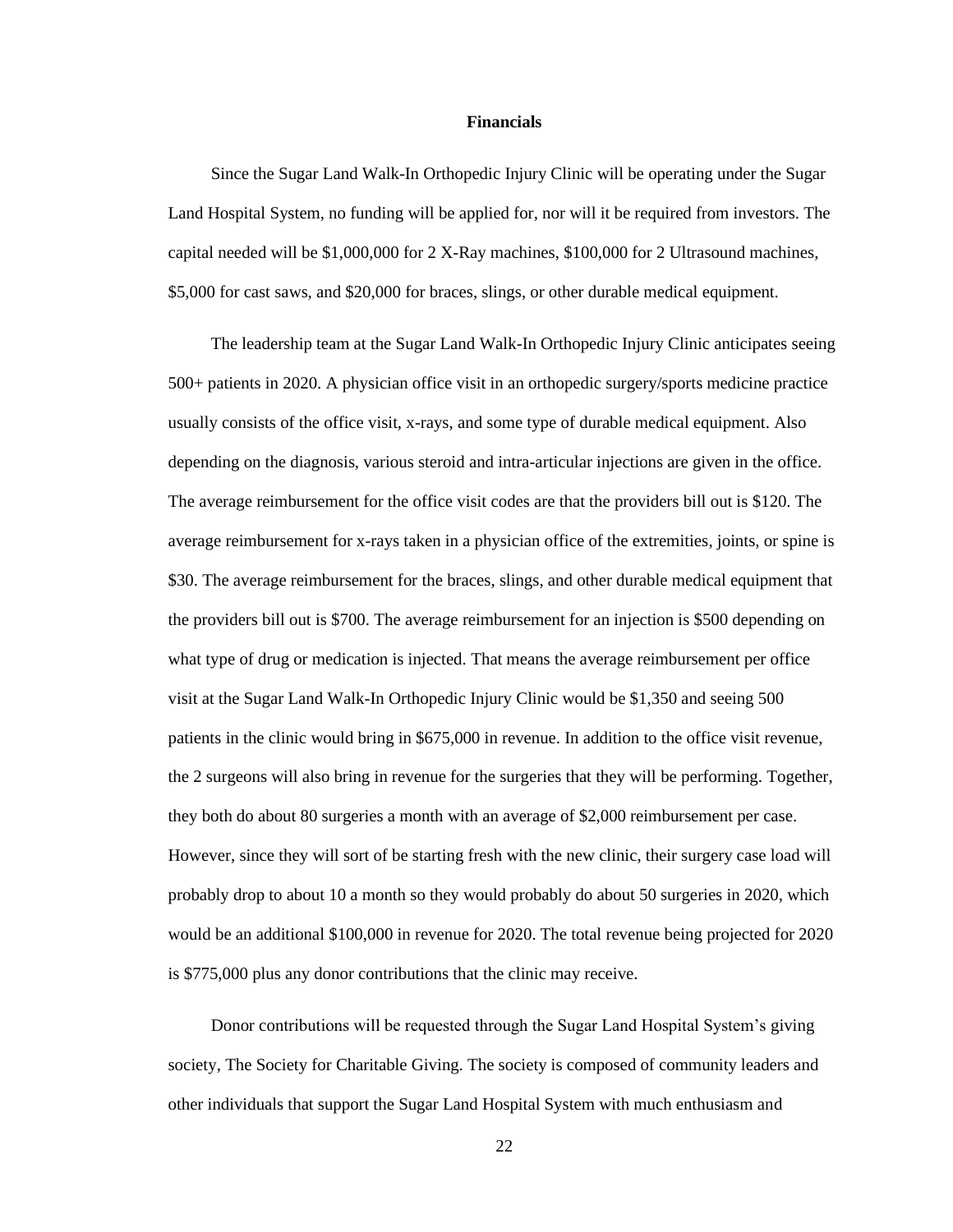dedication. Throughout the year the society hosts activities and events for its members that showcase various programs, services, innovative ideas, etc. that the system has to offer. During these events, the members get to listen to presentations about the various programs and have the option to donate to them if they choose to. Since the Sugar Land Walk-In Orthopedic Injury Clinic will be a new service to the community, it will be added to the list of services that members of the Society of Charitable Giving can choose to donate to.

### **Budget:**

| <b>Statement of Cash Flows</b>                      |             |             |             |             |             |             |
|-----------------------------------------------------|-------------|-------------|-------------|-------------|-------------|-------------|
|                                                     |             |             |             |             |             |             |
|                                                     | July        | August      | September   | October     | November    | December    |
| <b>Cash Inflows</b>                                 |             |             |             |             |             |             |
| Beginning Cash Balance                              | \$100,000   | \$115,000   | \$130,000   | \$140,000   | \$140,000   | \$150,000   |
| Loan for Start-up costs                             | \$0         | \$0         | \$0         | \$0         | \$0         | \$0         |
| Cash Receipts                                       | \$0         | \$0         | \$0         | \$0         | \$0         | \$0         |
| <b>Total Cash Inflows</b>                           | \$100,000   | \$115,000   | \$130,000   | \$140,000   | \$140,000   | \$150,000   |
| <b>Cash Disbursements</b>                           |             |             |             |             |             |             |
| Marketing and Advertising                           | \$20,000    | \$15,000    | \$10,000    | \$5,000     | \$5,000     | \$5,000     |
| Depreciation                                        | \$0         | \$0         | \$0         | \$0         | \$0         | \$0         |
| Billing Services Allocation (6% of Patient Revenue) | \$6,000     | \$6,900     | \$7,800     | \$8,400     | \$8,400     | \$9,000     |
| <b>EMR Implementation</b>                           | \$16,667    | \$16,667    | \$16,667    | \$16,667    | \$16,667    | \$16,667    |
| <b>EMR Maintenance</b>                              | \$4,167     | \$4,167     | \$4,167     | \$4,167     | \$4,167     | \$4,167     |
| Malpractice Insurance                               | \$16,667    | \$16,667    | \$16,667    | \$16,667    | \$16,667    | \$16,667    |
| <b>Equipment Maintenance</b>                        | \$0         | \$0         | \$4,000     | \$3,000     | \$3,000     | \$2,000     |
| <b>General Office Supplies</b>                      | \$3,000     | \$1,000     | \$2,000     | \$1,000     | \$2,000     | \$1,000     |
| <b>Clinical Supplies</b>                            | \$15,000    | \$10,000    | \$15,000    | \$5,000     | \$10,000    | \$5,000     |
| Rent (Hospital Covered Expense)                     | \$0         | \$0         | \$0         | \$0         | \$0         | \$0         |
| Dues, Licenses, Subscriptions                       | \$0         | \$0         | \$2,000     | \$1,500     | \$1,500     | \$0         |
| Utilities                                           | \$2,500     | \$2,500     | \$3,000     | \$3,000     | \$2,500     | \$2,500     |
| Wages and Benefits (Hospital Covered Expense)       | \$0         | \$0         | \$0         | \$0         | \$0         | \$0         |
| Payroll Taxes (Hospital Covered Expense)            | \$0         | \$0         | \$0         | \$0         | \$0         | \$0         |
| <b>Credit Card Fees</b>                             | \$500       | \$500       | \$750       | \$750       | \$1,000     | \$1,500     |
| Entertainment                                       | \$0         | \$0         | \$0         | \$0         | \$0         | \$10,000    |
| <b>Staff Uniforms</b>                               | \$2,000     | \$1,000     | \$0         | \$1,500     | \$500       | \$0         |
| <b>Total Disbursements</b>                          | \$86,501    | \$74,401    | \$82,051    | \$66,651    | \$71,401    | \$73,501    |
| <b>Remaining Cash at Month End</b>                  | \$13,499.34 | \$40,599.34 | \$47,949.34 | \$73,349.34 | \$68,599.34 | \$76,499.34 |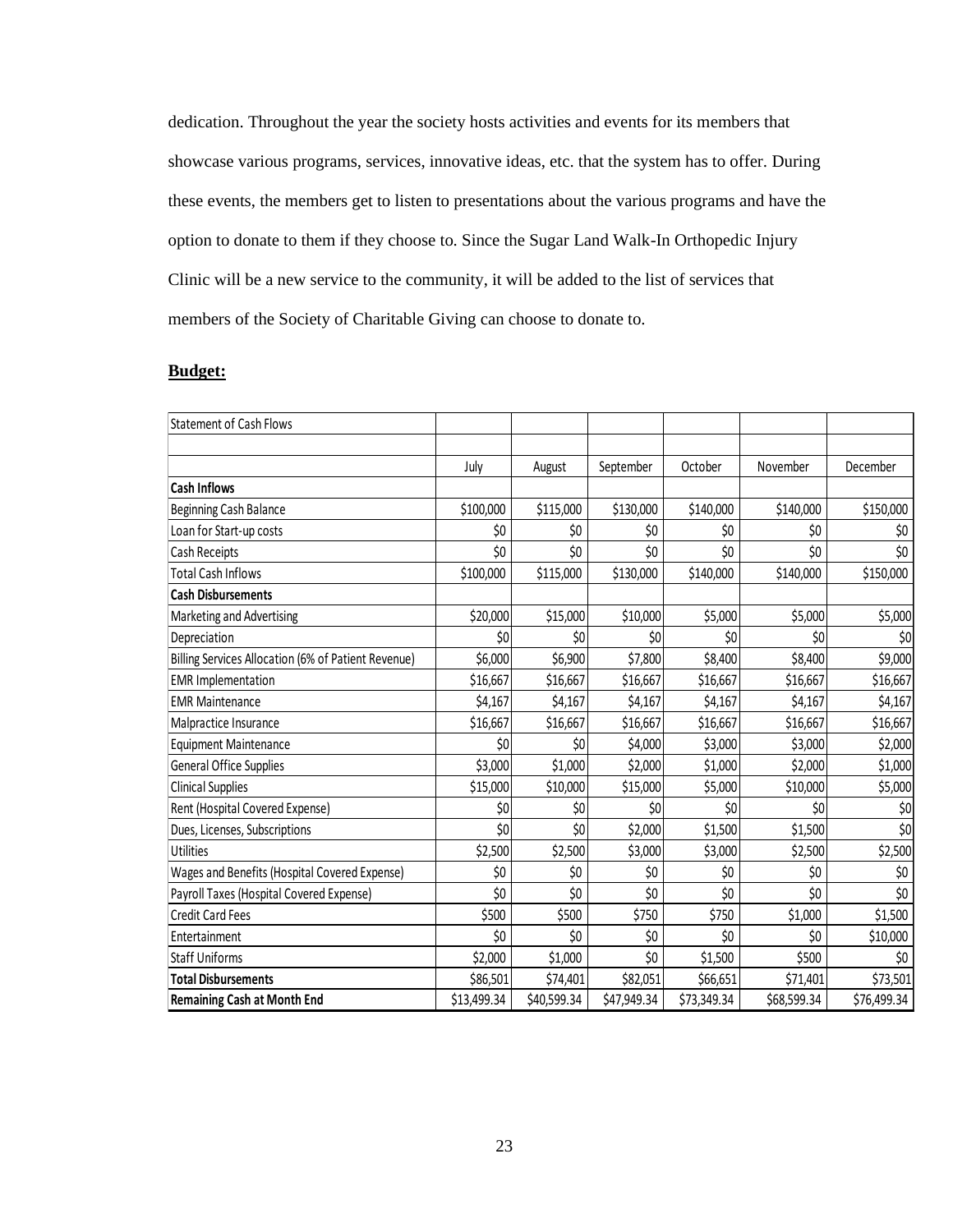### **Three Year Income Projection:**

|                                                     | Year 1      | Year <sub>2</sub> | Year 3      |
|-----------------------------------------------------|-------------|-------------------|-------------|
| <b>Account Description</b>                          |             |                   |             |
| <b>Patient Revenue</b>                              | \$775,000   | \$1,500,000       | \$2,000,000 |
| <b>Donor Contributions</b>                          | \$775,000   | \$1,500,000       | \$2,000,000 |
|                                                     |             |                   |             |
| TOTAL PRACTICE INCOME                               | \$1,550,000 | \$3,000,000       | \$4,000,000 |
|                                                     |             |                   |             |
| <b>Clinic Expenses</b>                              |             |                   |             |
| Salaries and Wages (Hospital Covered Expense)       | \$0         | \$0               | \$0         |
| Fringe Benefits (Hospital Covered Expense)          | \$0         | \$0               | \$0         |
| Payroll Taxes (Hospital Covered Expense)            | \$0         | \$0               | \$0         |
| <b>Credit Card Fees</b>                             | \$5,000     | \$10,000          | \$15,000    |
| <b>Professional Services</b>                        | \$0         | \$2,000           | \$5,000     |
| Billing Services Allocation (6% of Patient Revenue) | \$46,500    | \$90,000          | \$120,000   |
| <b>EMR Implementation</b>                           | \$100,000   | \$0               | \$0         |
| <b>EMR Maintenance</b>                              | \$25,000    | \$25,000          | \$25,000    |
| Marketing and Advertising                           | \$60,000    | \$45,000          | \$45,000    |
| Rent (Hospital Covered Expense)                     | \$0         | \$0               | \$0         |
| <b>Medical Equipment Maintenance</b>                | \$12,000    | \$15,000          | \$18,000    |
| Depreciation                                        | \$0         | \$75,000          | \$100,000   |
| Malpractice Insurance                               | \$100,000   | \$115,000         | \$140,000   |
| Utilities                                           | \$15,000    | \$18,000          | \$25,000    |
| <b>Office Supplies</b>                              | \$10,000    | \$17,000          | \$20,000    |
| Postage and shipping                                | \$500       | \$500             | \$750       |
| <b>Continuing Education Travel</b>                  | \$0         | \$12,000          | \$12,000    |
| Entertainment                                       | \$10,000    | \$10,000          | \$10,000    |
| Uniforms                                            | \$5,000     | \$5,000           | \$7,500     |
| Dues, Licenses, Subscriptions                       | \$5,000     | \$7,500           | \$7,500     |
| Drugs (Hospital Covered Expense)                    | \$0         | \$0               | \$0         |
| Supplies - Patient Billable                         | \$50,000    | \$60,000          | \$70,000    |
| Supplies - Non-Patient Billable                     | \$10,000    | \$20,000          | \$25,000    |
| <b>TOTAL EXPENSES</b>                               | \$454,000   | \$527,000         | \$645,750   |
|                                                     |             |                   |             |
| <b>NET PROFIT</b>                                   | \$1,096,000 | \$2,473,000       | \$3,354,250 |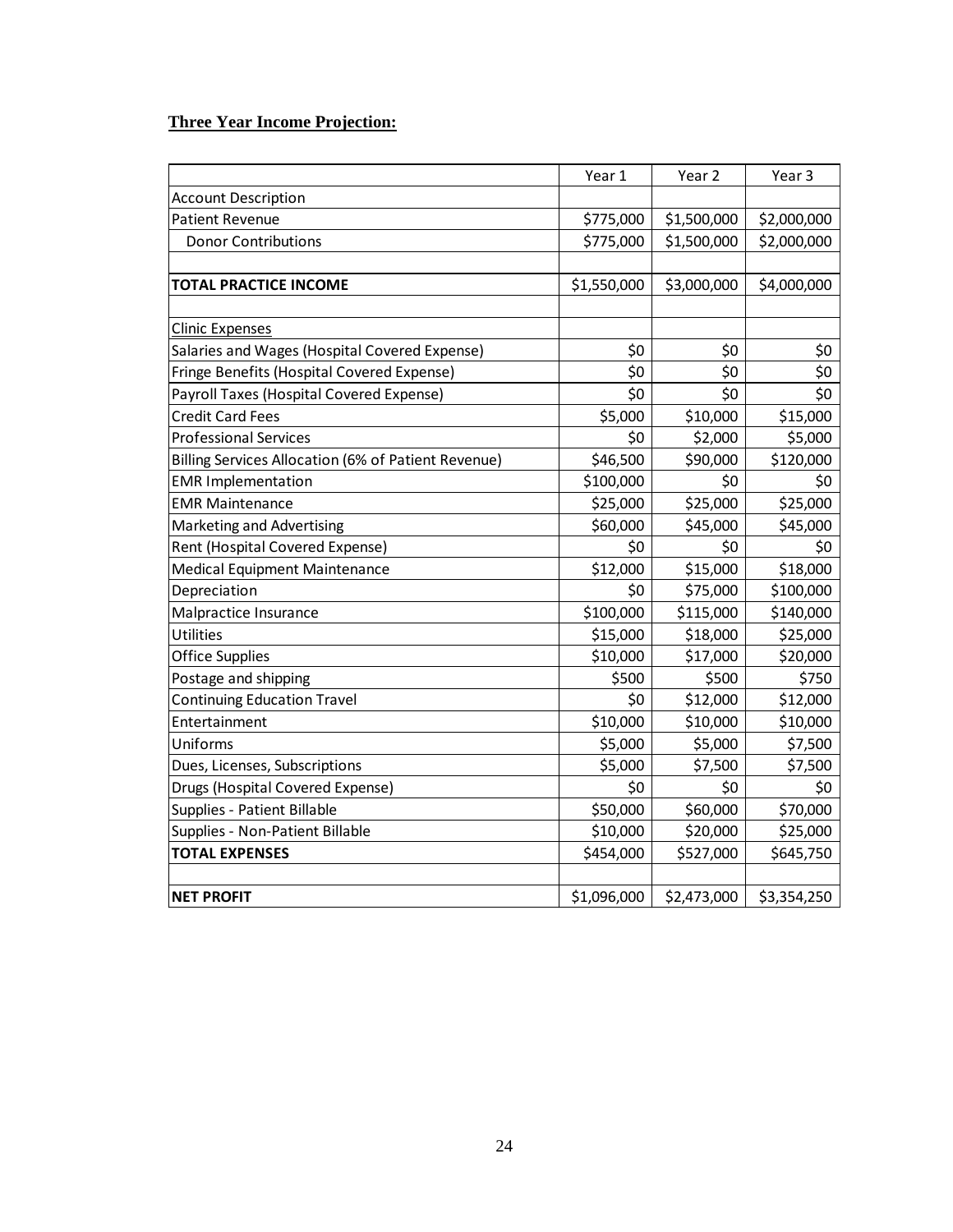### **Projected Balance Sheet:**

| <b>Balance Sheet</b>           |             |                   |                   |
|--------------------------------|-------------|-------------------|-------------------|
|                                |             |                   |                   |
|                                | Year 1      | Year <sub>2</sub> | Year <sub>3</sub> |
| Assets:                        |             |                   |                   |
| Cash                           | \$775,000   | \$1,500,000       | \$2,000,000       |
| Equipment                      | \$1,125,000 | \$1,125,000       | \$1,125,000       |
| <b>Total Assets</b>            | \$1,900,000 | \$2,625,000       | \$3,125,000       |
| Liabilities and Owners Equity: |             |                   |                   |
| Notes Payable                  | \$0         | \$0               | 50 <sub>l</sub>   |
| <b>Owners Equity</b>           | \$25,000    | \$75,000          | \$120,000         |
| <b>Retained Earnings</b>       | \$1,875,000 | \$2,550,000       | \$3,005,000       |
| <b>Total Liabilities</b>       | \$1,900,000 | \$2,625,000       | \$3,125,000       |
| <b>Difference</b>              | \$0         | \$0               | \$0               |

### **Break-even analysis:**

 To break even, the Sugar Land Walk-In Orthopedic Injury Clinic will need to have 139 office visits and 20 surgeries in Year 1, which would result in \$227,650 in revenue. However, without any donor contributions, the clinic will take a loss of \$226,350.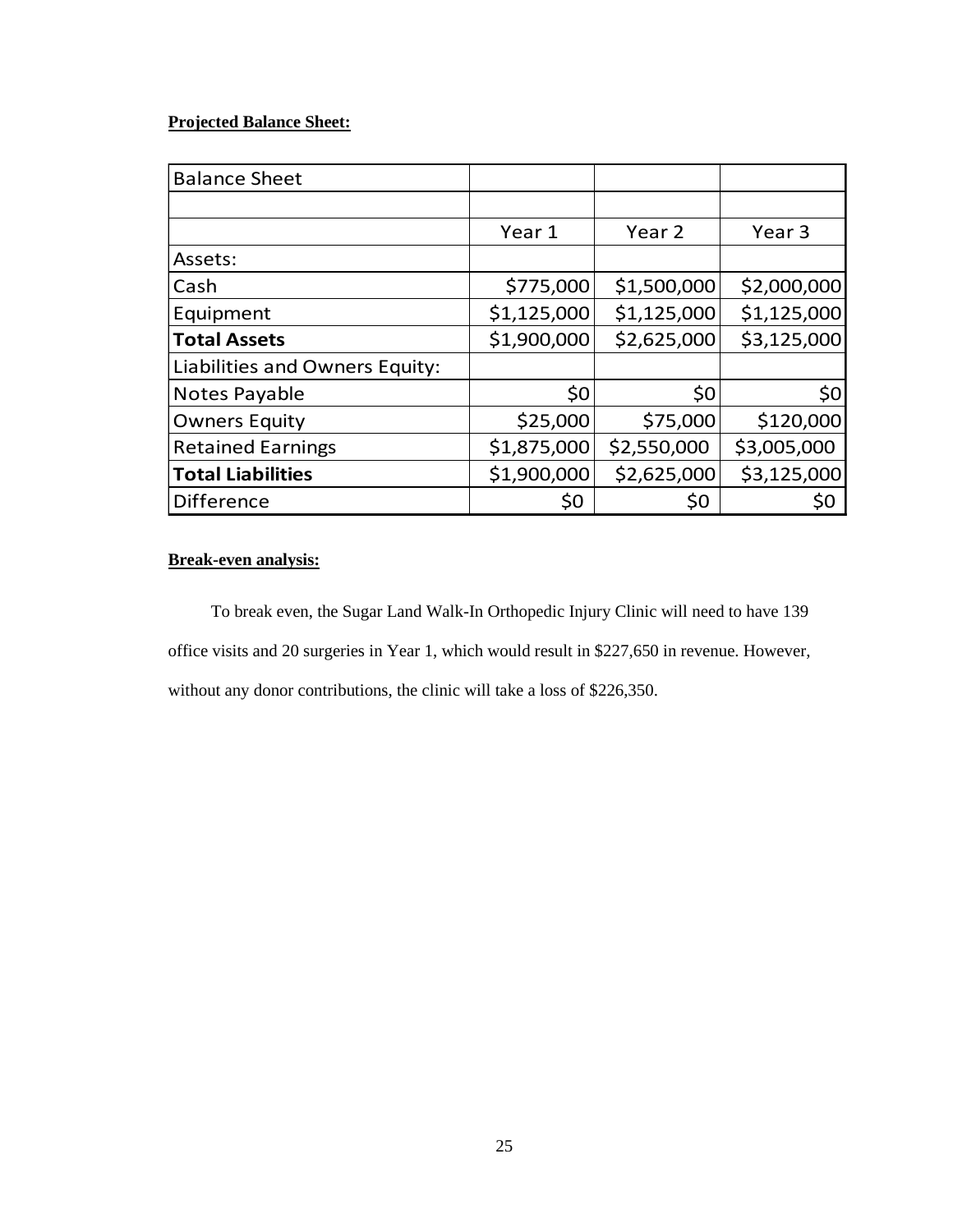### Clinic Income with Donor Contributions

|                                                     | Year 1    |
|-----------------------------------------------------|-----------|
| Office Visits (\$1,350 per visit x 139)             | \$187,650 |
| Surgeries (\$2,000 per surgery x 20)                | \$40,000  |
| <b>Total Patient Revenue</b>                        | \$227,650 |
| <b>Donor Contributions</b>                          | \$227,650 |
|                                                     |           |
| TOTAL PRACTICE INCOME                               | \$455,300 |
|                                                     |           |
| Clinic Expenses                                     |           |
| Salaries and Wages (Hospital Covered Expense)       | \$0       |
| Fringe Benefits (Hospital Covered Expense)          | \$0       |
| Payroll Taxes (Hospital Covered Expense)            | \$0       |
| <b>Credit Card Fees</b>                             | \$5,000   |
| <b>Professional Services</b>                        | \$0       |
| Billing Services Allocation (6% of Patient Revenue) | \$46,500  |
| <b>EMR Implementation</b>                           | \$100,000 |
| <b>EMR Maintenance</b>                              | \$25,000  |
| Marketing and Advertising                           | \$60,000  |
| Rent (Hospital Covered Expense)                     | \$0       |
| Medical Equipment Maintenance                       | \$12,000  |
| Depreciation                                        | \$0       |
| Malpractice Insurance                               | \$100,000 |
| Utilities                                           | \$15,000  |
| <b>Office Supplies</b>                              | \$10,000  |
| Postage and shipping                                | \$500     |
| <b>Continuing Education Travel</b>                  | \$0       |
| Entertainment                                       | \$10,000  |
| Uniforms                                            | \$5,000   |
| Dues, Licenses, Subscriptions                       | \$5,000   |
| Drugs (Hospital Covered Expense)                    | \$0       |
| Supplies - Patient Billable                         | \$50,000  |
| Supplies - Non-Patient Billable                     | \$10,000  |
| <b>TOTAL EXPENSES</b>                               | \$454,000 |
|                                                     |           |
| <b>NET PROFIT</b>                                   | \$1,300   |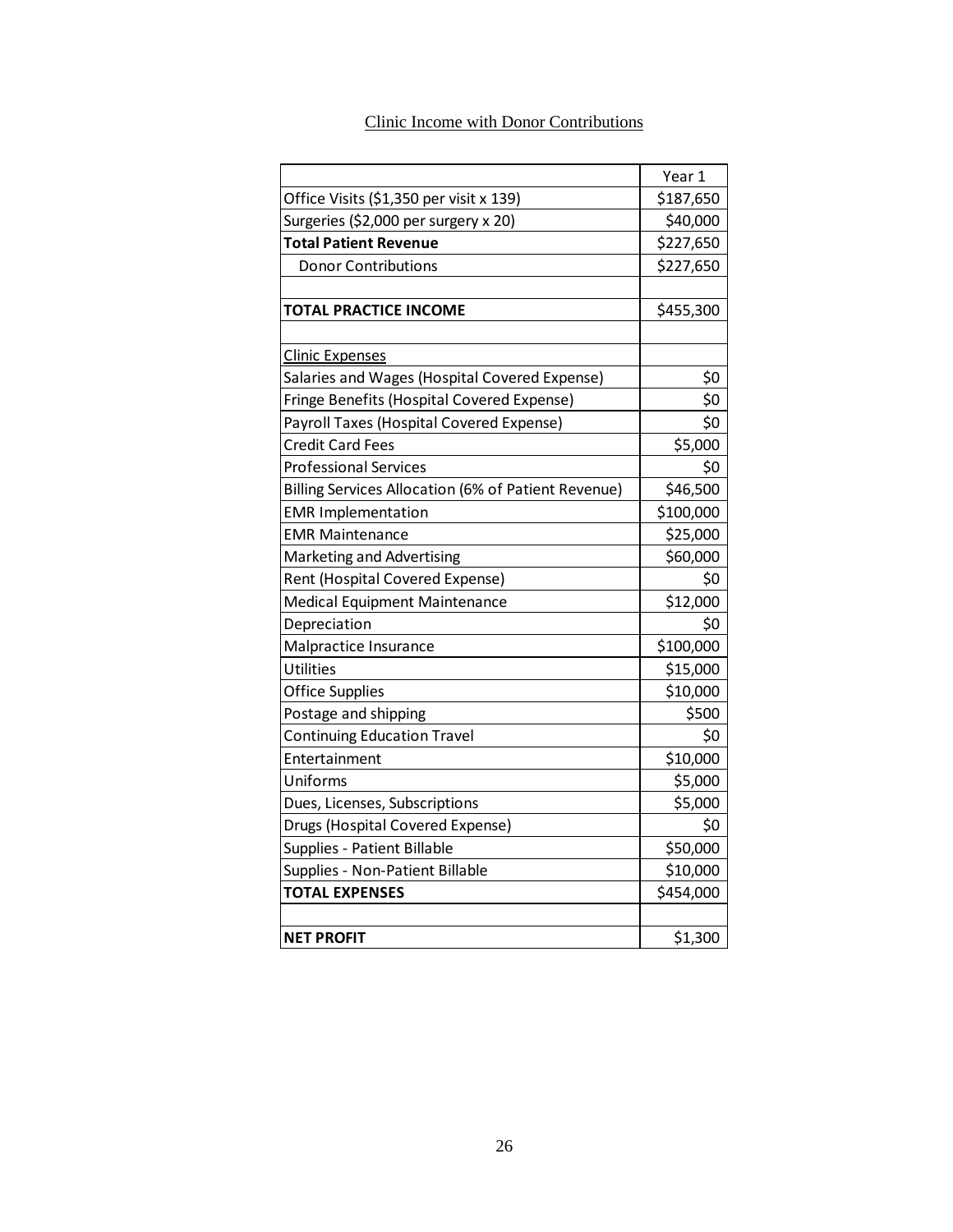# Clinic Income without Donor Contributions

|                                                     | Year 1        |
|-----------------------------------------------------|---------------|
| Office Visits (\$1,350 per visit x 139)             | \$187,650     |
| Surgeries (\$2,000 per surgery x 20)                | \$40,000      |
| <b>Total Patient Revenue</b>                        | \$227,650     |
| <b>Donor Contributions</b>                          | \$0           |
|                                                     |               |
| TOTAL PRACTICE INCOME                               | \$227,650     |
|                                                     |               |
| <b>Clinic Expenses</b>                              |               |
| Salaries and Wages (Hospital Covered Expense)       | \$0           |
| Fringe Benefits (Hospital Covered Expense)          | \$0           |
| Payroll Taxes (Hospital Covered Expense)            | \$0           |
| <b>Credit Card Fees</b>                             | \$5,000       |
| <b>Professional Services</b>                        | \$0           |
| Billing Services Allocation (6% of Patient Revenue) | \$46,500      |
| <b>EMR Implementation</b>                           | \$100,000     |
| EMR Maintenance                                     | \$25,000      |
| Marketing and Advertising                           | \$60,000      |
| Rent (Hospital Covered Expense)                     | \$0           |
| <b>Medical Equipment Maintenance</b>                | \$12,000      |
| Depreciation                                        | \$0           |
| Malpractice Insurance                               | \$100,000     |
| Utilities                                           | \$15,000      |
| <b>Office Supplies</b>                              | \$10,000      |
| Postage and shipping                                | \$500         |
| <b>Continuing Education Travel</b>                  | \$0           |
| Entertainment                                       | \$10,000      |
| Uniforms                                            | \$5,000       |
| Dues, Licenses, Subscriptions                       | \$5,000       |
| Drugs (Hospital Covered Expense)                    | \$0           |
| Supplies - Patient Billable                         | \$50,000      |
| Supplies - Non-Patient Billable                     | \$10,000      |
| <b>TOTAL EXPENSES</b>                               | \$454,000     |
|                                                     |               |
| <b>NET PROFIT</b>                                   | ( \$226, 350) |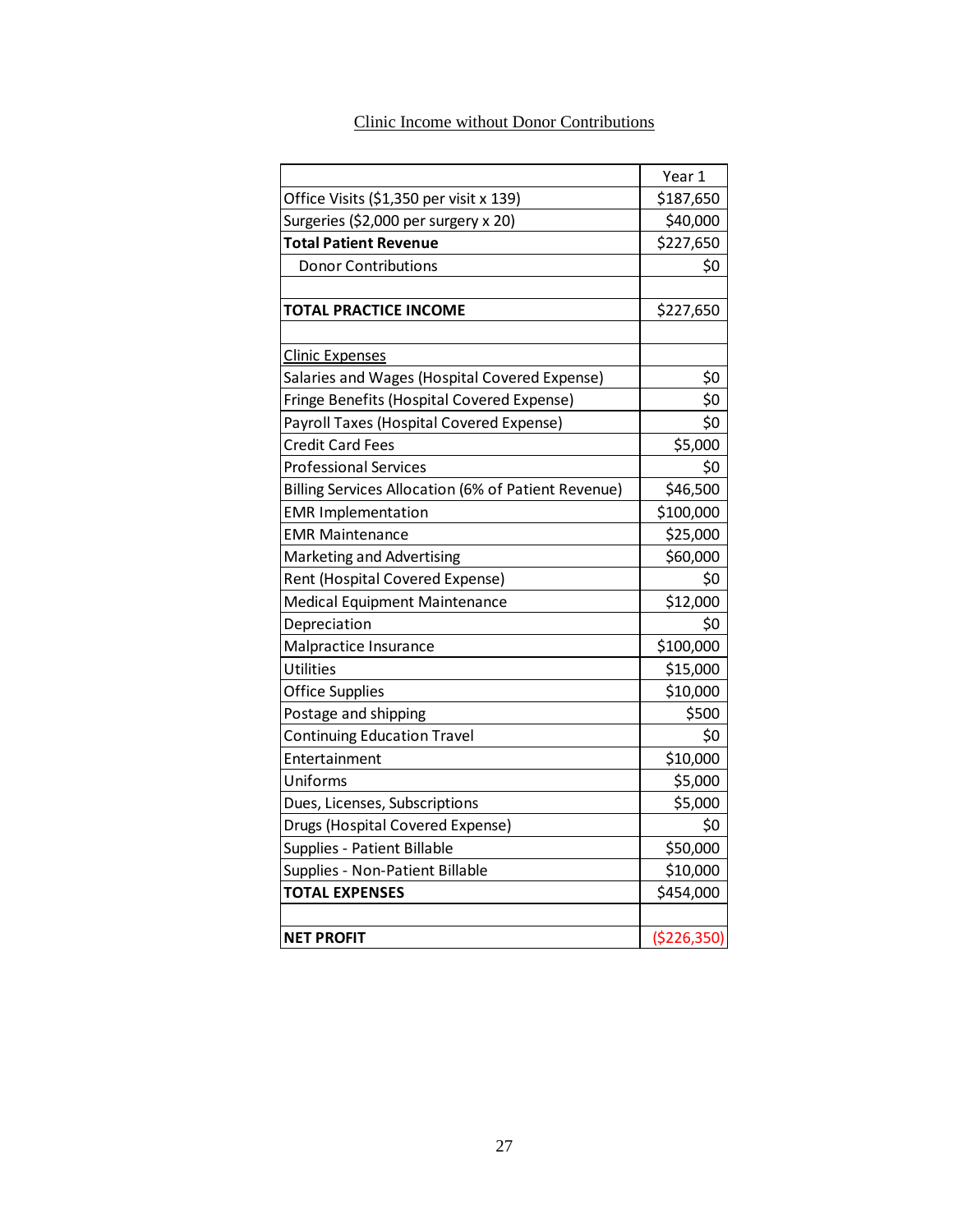### **Income Statement:**

| <b>Income Statement</b>                             |           |           |           |           |           |           |
|-----------------------------------------------------|-----------|-----------|-----------|-----------|-----------|-----------|
|                                                     |           |           |           |           |           |           |
| <b>INCOME:</b>                                      | July      | August    | September | October   | November  | December  |
| <b>Patient Revenue</b>                              | \$100,000 | \$100,000 | \$125,000 | \$125,000 | \$150,000 | \$175,000 |
| <b>Donor Contributions</b>                          | \$100,000 | \$100,000 | \$125,000 | \$125,000 | \$150,000 | \$175,000 |
| Accounts Receivable                                 |           |           |           |           |           |           |
| <b>GROSS INCOME:</b>                                | \$200,000 | \$200,000 | \$250,000 | \$250,000 | \$300,000 | \$350,000 |
| <b>EXPENSES:</b>                                    |           |           |           |           |           |           |
| Salaries and Wages                                  | \$0       | \$0       | \$0       | \$0       | \$0       | \$0       |
| <b>Fringe Benefits</b>                              | \$0       | \$0       | \$0       | \$0       | \$0       | \$0       |
| Payroll Taxes                                       | \$0       | \$0       | \$0       | \$0       | \$0       | \$0       |
| <b>Credit Card Fees</b>                             | \$500     | \$500     | \$750     | \$750     | \$1,000   | \$1,500   |
| <b>Professional Services</b>                        | \$0       | \$0       | \$0       | \$0       | \$0       | \$0       |
| Billing Services Allocation (6% of Patient Revenue) | \$6,000   | \$6,900   | \$7,800   | \$8,400   | \$8,400   | \$9,000   |
| <b>EMR Implementation</b>                           | \$16,667  | \$16,667  | \$16,667  | \$16,667  | \$16,667  | \$16,667  |
| <b>EMR Maintenance</b>                              | \$4,167   | \$4,167   | \$4,167   | \$4,167   | \$4,167   | \$4,167   |
| Marketing and Advertising                           | \$20,000  | \$15,000  | \$10,000  | \$5,000   | \$5,000   | \$5,000   |
| Rent (Hospital Covered Expense)                     | \$0       | \$0       | \$0       | \$0       | \$0       | \$0       |
| Medical Equipment Maintenance                       | \$0       | \$0       | \$4,000   | \$3,000   | \$3,000   | \$2,000   |
| Depreciation                                        | \$0       | \$0       | \$0       | \$0       | \$0       | \$0       |
| Malpractice Insurance                               | \$16,667  | \$16,667  | \$16,667  | \$16,667  | \$16,667  | \$16,667  |
| Utilities                                           | \$2,500   | \$2,500   | \$3,000   | \$3,000   | \$2,500   | \$2,500   |
| <b>Office Supplies</b>                              | \$3,000   | \$1,000   | \$2,000   | \$1,000   | \$2,000   | \$1,000   |
| Postage and shipping                                | \$500     | \$0       | \$0       | \$0       | \$0       | \$0       |
| <b>Continuing Education Travel</b>                  | \$0       | \$0       | \$0       | \$0       | \$0       | \$0       |
| Entertainment                                       | \$0       | \$0       | \$0       | \$0       | \$0       | \$10,000  |
| Uniforms                                            | \$2,000   | \$1,000   | \$0       | \$1,500   | \$500     | \$0       |
| Dues, Licenses, Subscriptions                       | \$0       | \$0       | \$2,000   | \$1,500   | \$1,500   | \$0       |
| Drugs (Hospital Covered Expense)                    | \$0       | \$0       | \$0       | \$0       | \$0       | \$0       |
| Supplies - Patient Billable                         | \$10,000  | \$5,000   | \$15,000  | \$5,000   | \$10,000  | \$5,000   |
| Supplies - Non-Patient Billable                     | \$1,000   | \$2,000   | \$1,000   | \$2,000   | \$3,000   | \$1,000   |
| <b>TOTAL EXPENSES:</b>                              | \$83,001  | \$71,401  | \$83,051  | \$68,651  | \$74,401  | \$74,501  |
|                                                     |           |           |           |           |           |           |
| <b>NET PROFIT (LOSS):</b>                           | \$116,999 | \$128,599 | \$166,949 | \$181,349 | \$225,599 | \$275,499 |

### **Financial Statement Analysis:**

 According to the financial statements and projections, The Sugar Land Walk-In Orthopedic Injury Clinic will begin making a profit within Year 1 (2020) of business. The Sugar Land Hospital System found a donor that has agreed to match the clinic's revenue each year, so if the clinic brings in \$775,000 that donor will donate \$775,000 to the clinic. This would be a total of \$1,096,000 in profit. Without the donor, the clinic would still bring in a profit of \$321,000.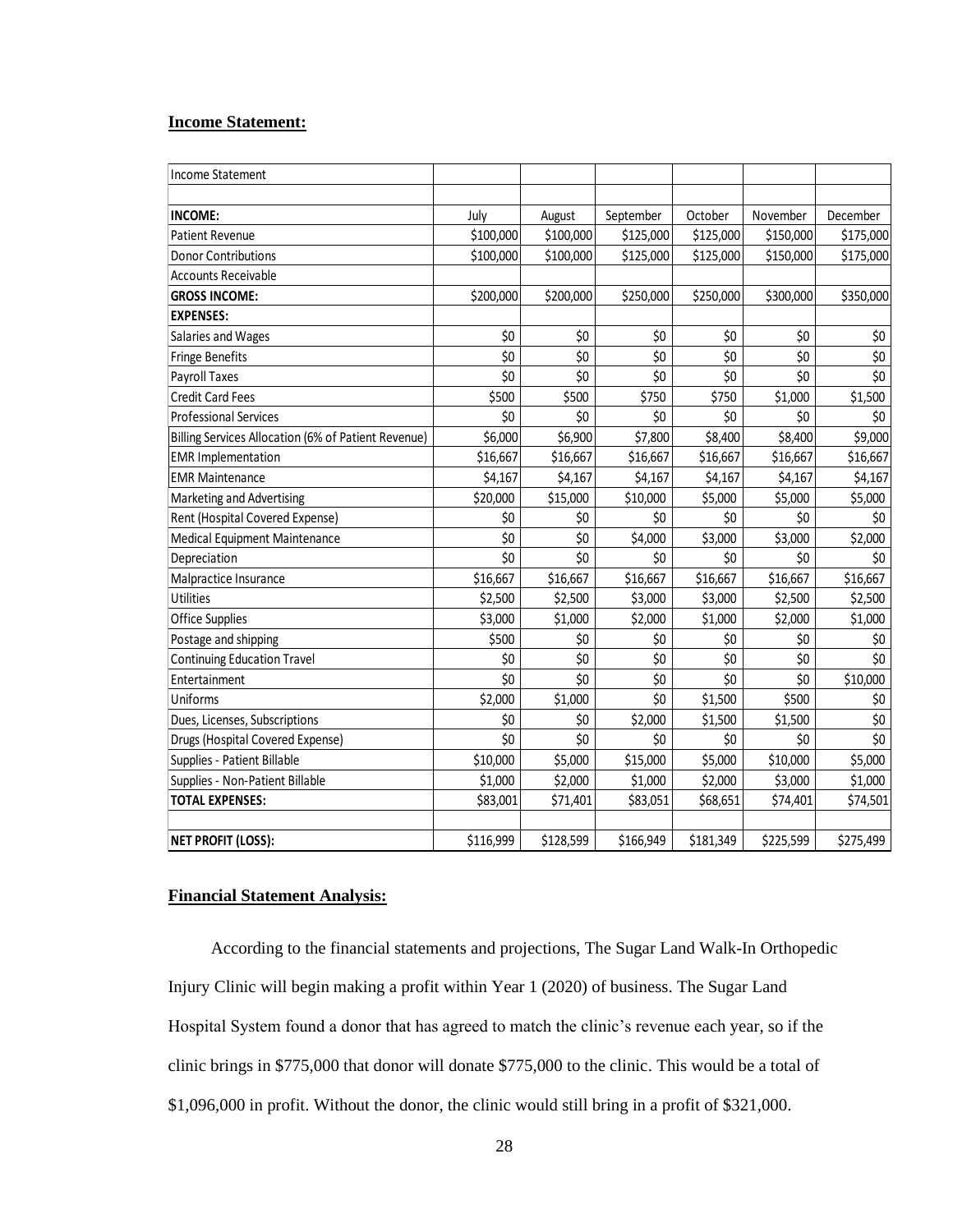### Clinic Income with Donor Contributions

|                                                     | Year 1      |
|-----------------------------------------------------|-------------|
| <b>Account Description</b>                          |             |
| <b>Patient Revenue</b>                              | \$775,000   |
| <b>Donor Contributions</b>                          | \$775,000   |
|                                                     |             |
| <b>TOTAL PRACTICE INCOME</b>                        | \$1,550,000 |
|                                                     |             |
| <b>Clinic Expenses</b>                              |             |
| Salaries and Wages (Hospital Covered Expense)       | \$0         |
| Fringe Benefits (Hospital Covered Expense)          | \$0         |
| Payroll Taxes (Hospital Covered Expense)            | \$0         |
| <b>Credit Card Fees</b>                             | \$5,000     |
| <b>Professional Services</b>                        | \$0         |
| Billing Services Allocation (6% of Patient Revenue) | \$46,500    |
| <b>EMR Implementation</b>                           | \$100,000   |
| <b>EMR Maintenance</b>                              | \$25,000    |
| Marketing and Advertising                           | \$60,000    |
| Rent (Hospital Covered Expense)                     | \$0         |
| Medical Equipment Maintenance                       | \$12,000    |
| Depreciation                                        | \$0         |
| Malpractice Insurance                               | \$100,000   |
| <b>Utilities</b>                                    | \$15,000    |
| <b>Office Supplies</b>                              | \$10,000    |
| Postage and shipping                                | \$500       |
| <b>Continuing Education Travel</b>                  | \$0         |
| Entertainment                                       | \$10,000    |
| Uniforms                                            | \$5,000     |
| Dues, Licenses, Subscriptions                       | \$5,000     |
| Drugs (Hospital Covered Expense)                    | \$0         |
| Supplies - Patient Billable                         | \$50,000    |
| Supplies - Non-Patient Billable                     | \$10,000    |
| <b>TOTAL EXPENSES</b>                               | \$454,000   |
|                                                     |             |
| <b>NET PROFIT</b>                                   | \$1,096,000 |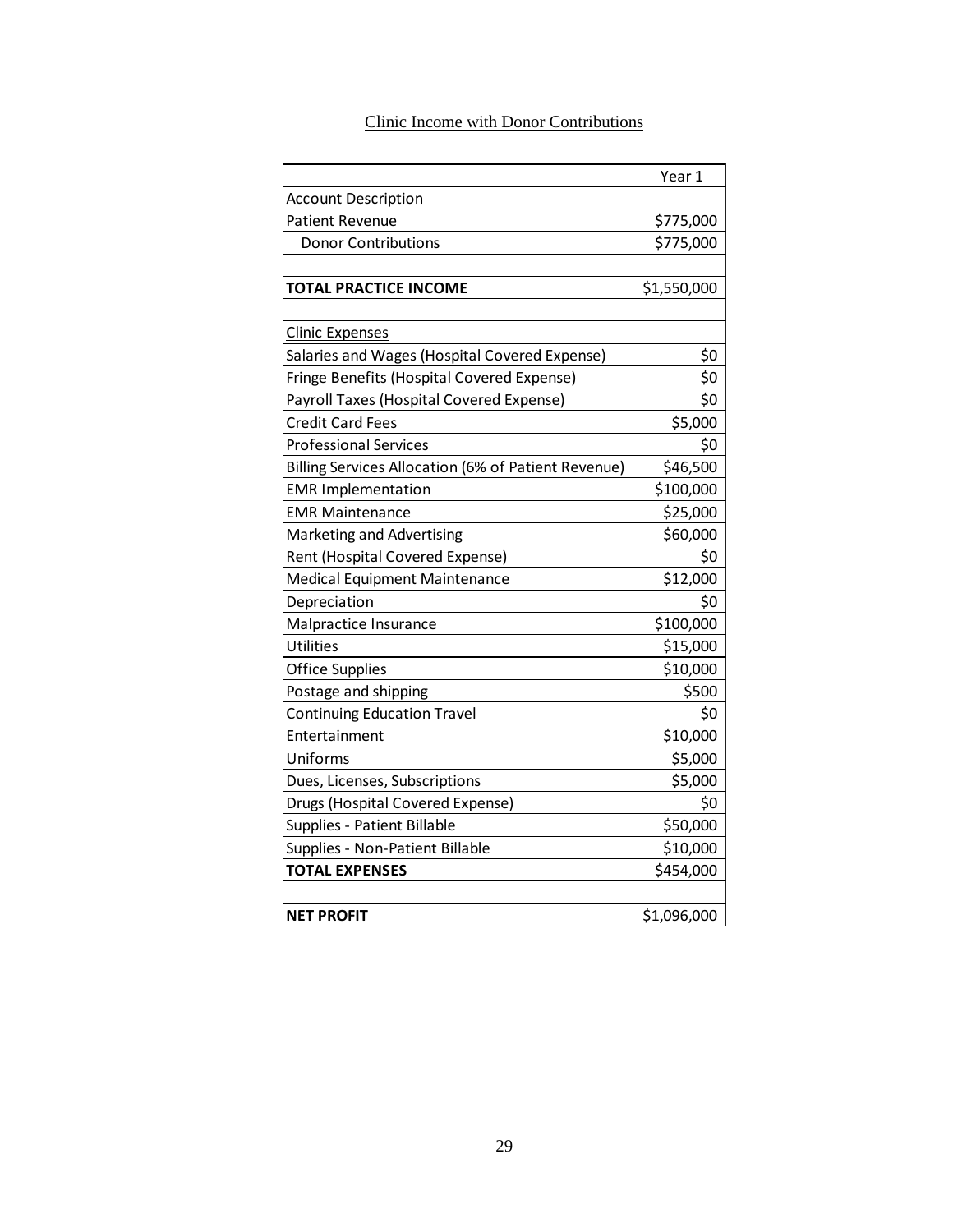# Clinic Income without Donor Contributions

|                                                     | Year 1    |
|-----------------------------------------------------|-----------|
| <b>Account Description</b>                          |           |
| <b>Patient Revenue</b>                              | \$775,000 |
| <b>Donor Contributions</b>                          | \$0       |
|                                                     |           |
| TOTAL PRACTICE INCOME                               | \$775,000 |
|                                                     |           |
| <b>Clinic Expenses</b>                              |           |
| Salaries and Wages (Hospital Covered Expense)       | \$0       |
| Fringe Benefits (Hospital Covered Expense)          | \$0       |
| Payroll Taxes (Hospital Covered Expense)            | \$0       |
| <b>Credit Card Fees</b>                             | \$5,000   |
| <b>Professional Services</b>                        | \$0       |
| Billing Services Allocation (6% of Patient Revenue) | \$46,500  |
| <b>EMR Implementation</b>                           | \$100,000 |
| <b>EMR Maintenance</b>                              | \$25,000  |
| Marketing and Advertising                           | \$60,000  |
| Rent (Hospital Covered Expense)                     | \$0       |
| Medical Equipment Maintenance                       | \$12,000  |
| Depreciation                                        | \$0       |
| Malpractice Insurance                               | \$100,000 |
| <b>Utilities</b>                                    | \$15,000  |
| <b>Office Supplies</b>                              | \$10,000  |
| Postage and shipping                                | \$500     |
| <b>Continuing Education Travel</b>                  | \$0       |
| Entertainment                                       | \$10,000  |
| Uniforms                                            | \$5,000   |
| Dues, Licenses, Subscriptions                       | \$5,000   |
| Drugs (Hospital Covered Expense)                    | \$0       |
| Supplies - Patient Billable                         | \$50,000  |
| Supplies - Non-Patient Billable                     | \$10,000  |
| <b>TOTAL EXPENSES</b>                               | \$454,000 |
|                                                     |           |
| <b>NET PROFIT</b>                                   | \$321,000 |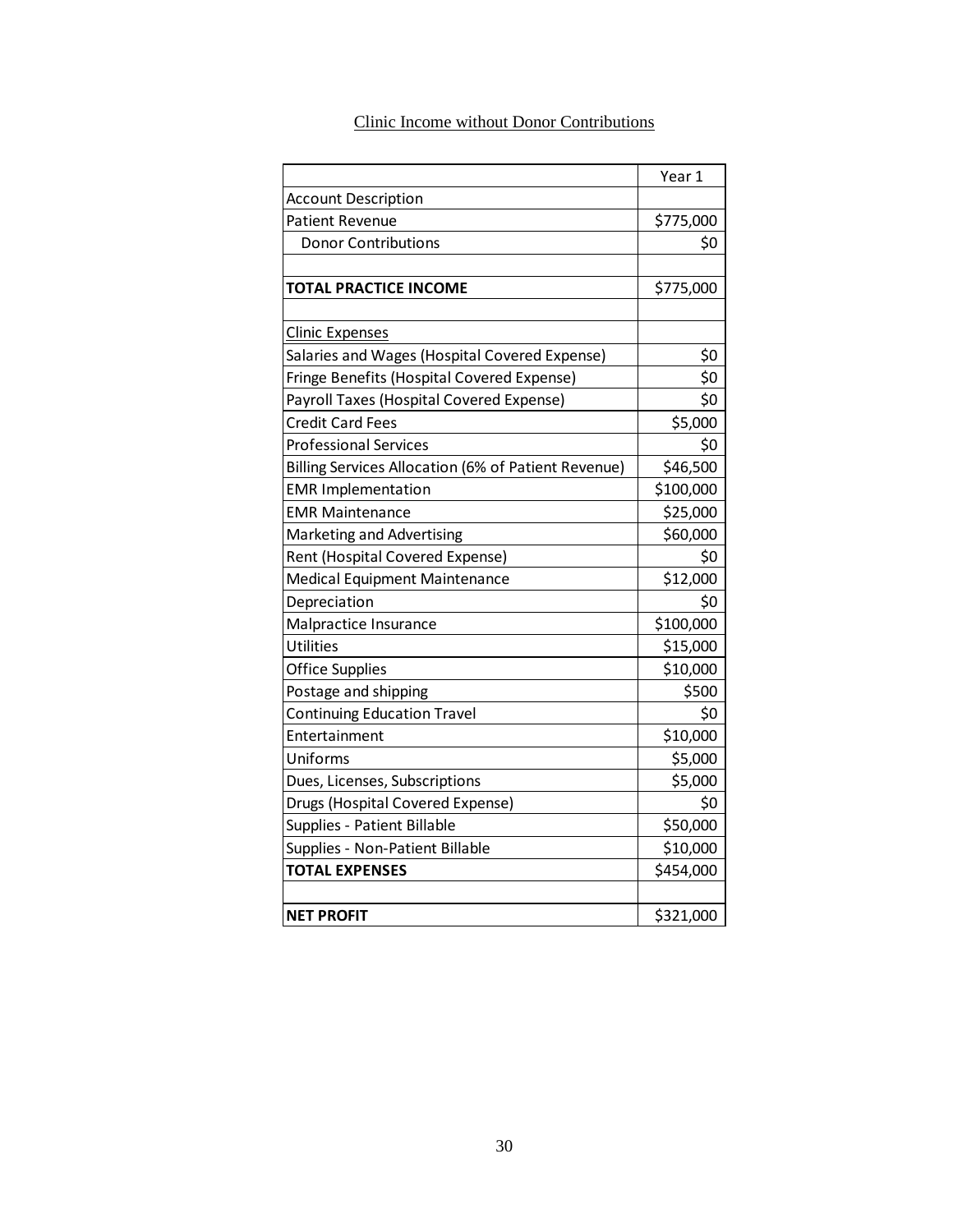### **Payor Mix**



### **Innovative Elements and Expected Business Outcomes**

The addition of the walk-in orthopedic injury clinic to the orthopedic surgery service line will increase access of orthopedic care for patients. It will save money and resources for the healthcare industry because it will provide a walk-in access point for acute musculoskeletal problems. The clinic also makes sense from a cost perspective because co-pays and total visit costs would be less in an outpatient orthopedic clinic versus an emergency room.

 The challenge that was encountered during this process was with insurance plans. If approved, the Sugar Land Walk-In Orthopedic Injury Clinic will not be classified as an urgent care or emergency room so because of that, all insurances may not be accepted, causing some patients to be turned away. In addition, all HMO insurance plans require referrals for the patients to see a specialist. Sometimes referrals can be obtained the same day but a lot of times, it can take a few days. This is because primary care practices must send medical records to the insurance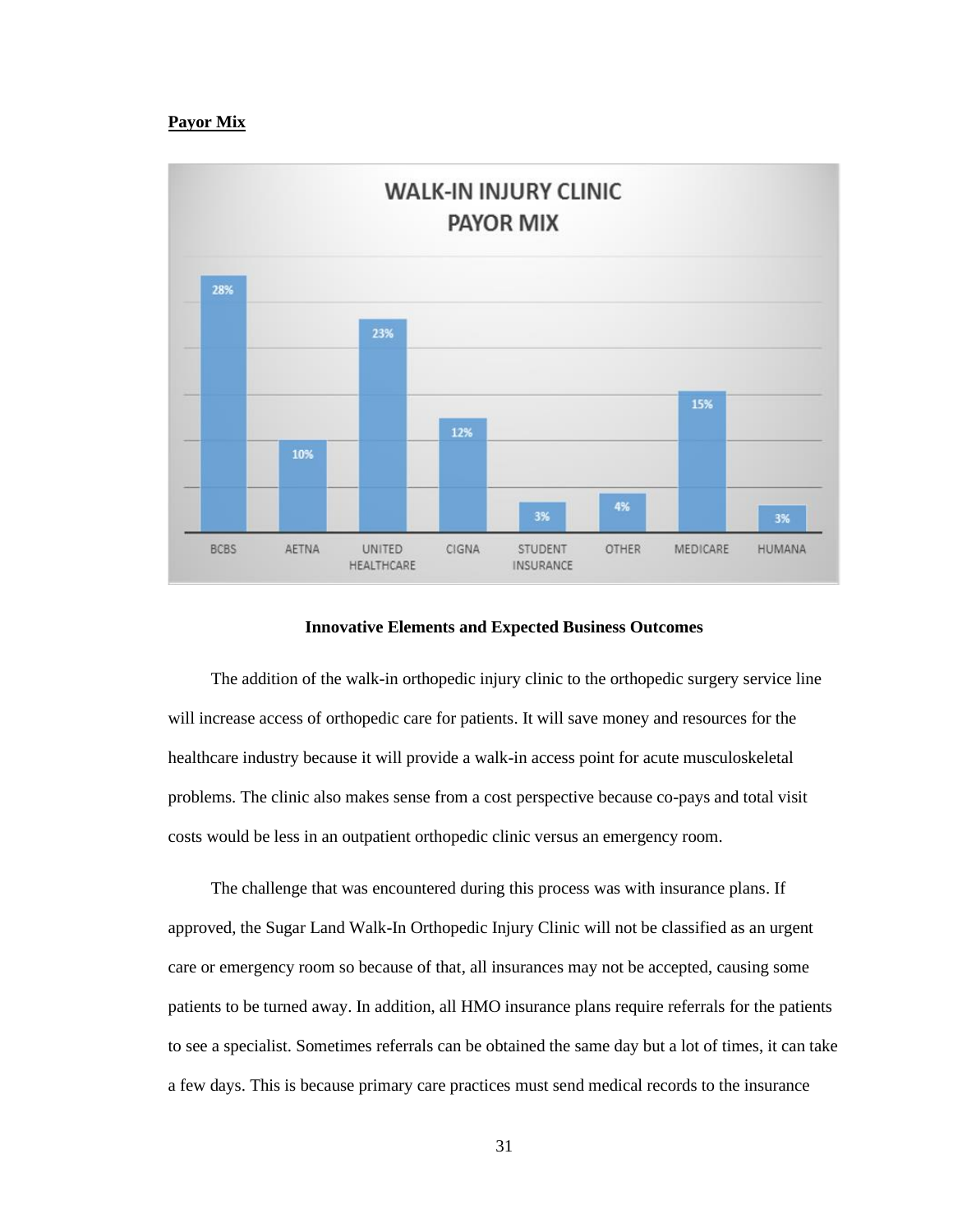companies to justify why a referral is needed to see a specialist and most insurance companies don't process the referrals right away. If a patient with a HMO insurance plan walks into the clinic to be evaluated and their primary care physician's office hasn't already obtained the referral, they may have to wait a while and might even have to make an appointment for a different day. This could cause the patient to be dissatisfied and will affect the clinic's Clinician and Group Consumer Assessment of Healthcare Providers and Systems (CG-CAHPS) Survey scores.

 The next step will be to wait on feedback from the CEO. If he approves, the clinic leadership will begin working on the list of tasks on the project timeline and prepare for the grand opening. If the CEO does not approve, the clinic leadership will begin brainstorm other ways to increase patient access to orthopedic care.